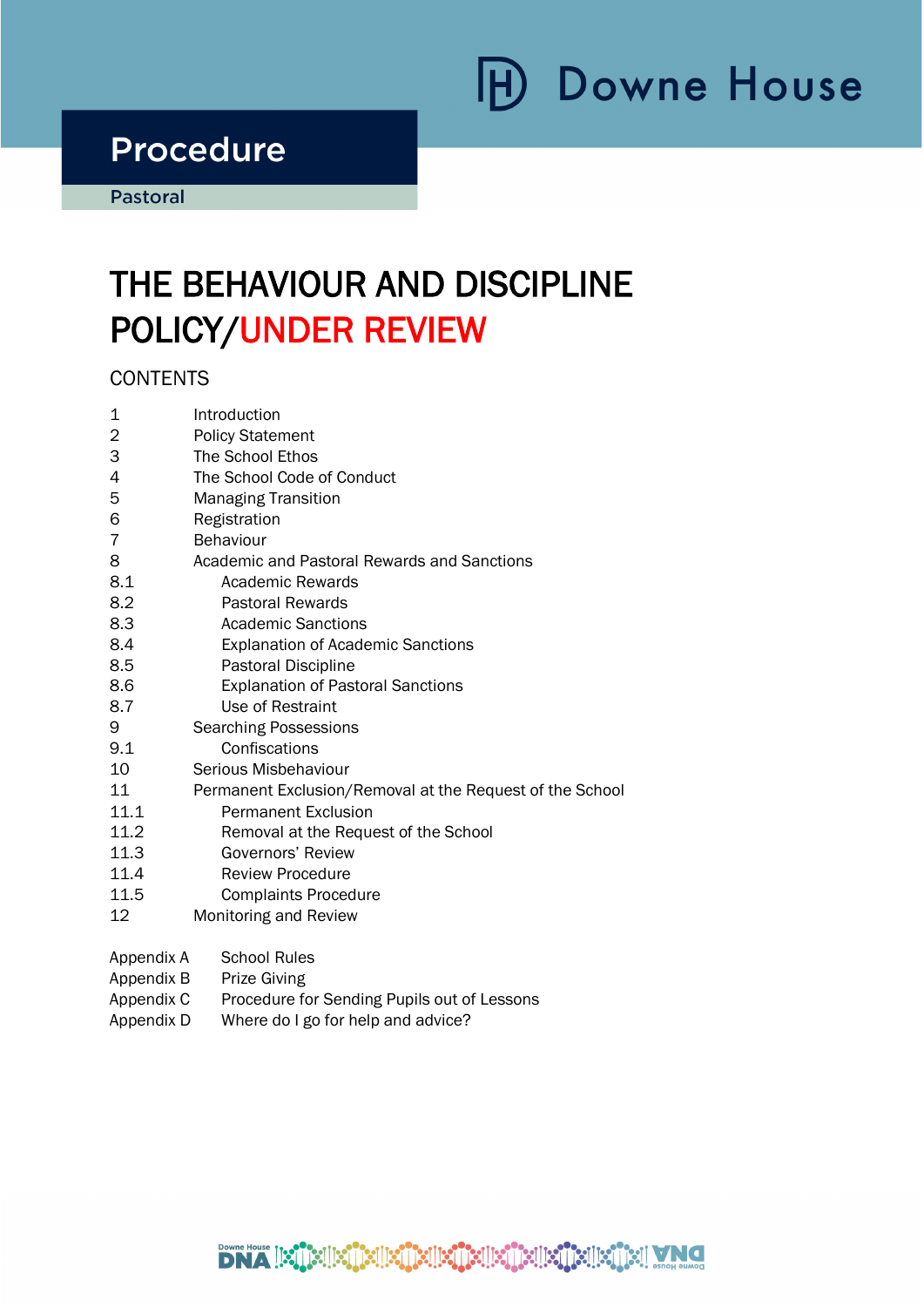## 1.0 INTRODUCTION

When parents accept the place for their daughter at the School, they warrant that she will take a part in the activities of the School, will attend each school day, will be punctual, will work hard, and will comply with such rules regarding the wearing of uniforms, appearance and behaviour as shall be issued by the School from time to time.

This policy applies to all pupils when they are on or off the School premises, or in the care of the School, or wearing School uniform, or otherwise representing or associated with the School, including a school trip or activity at any place or time or when a pupil's behaviour is likely to impact on the School community.

## 2.0 POLICY STATEMENT

In accordance with the Aims and Objectives of Downe House, we aim to provide good adult and peer role models of caring, considerate, courteous and cooperative behaviour, where mutual respect ensures that each person is permitted to thrive and develop a right sense of self-worth.

Downe House has high expectations of each member of the School community in terms of creating a positive attitude, which is constantly and consistently reinforced by praise and encouragement. We seek to celebrate personal achievement in all areas of School life and thus raise self-esteem.

Downe House recognises the importance of the role of the various representative bodies within the School, including the School Council and the House Committees, in promoting the highest standards of behaviour around the School. Service to the community is intrinsic in the ethos of the School and is expected of everyone. It is expected that everyone will take a common responsibility for maintaining only the highest standards of personal conduct in accordance with the aims and objectives of the School.

At Downe House we encourage good behaviour in all aspects of school life. We promote the fundamental British Values as defined by the Government of:

- democracy.
- the rule of law.
- individual liberty.
- mutual respect for and tolerance of those with different faiths and beliefs and those without faith

This policy is supported by the School Code of Conduct (4.0) and the following policies:

- 1. Prevention of Bullying Policy
- 2. The Anti-Substance/Drug Abuse Policy
- 3. The Alcohol Policy
- 4. The Safeguarding and Child Protection Policy
- 5. The Equal Opportunities and Valuing Diversity Policy
- 6. Internet and Social Networking Policy for pupils
- 7. Permanent Exclusion and Removal Policy and procedure

A serious breach of this policy, the School Code of Conduct may lead to a pupil's suspension and/or to application of the School's Permanent Exclusion and Removal Policy and Procedure.

This Policy is underpinned by the following fundamental principles:

- the level of sanction should be proportionate to the seriousness of the offence
- sanctions must be fair and seen to be fair by the pupil(s)
- teachers must at all times be consistent and seen to be consistent by the pupil(s) in their application of School sanctions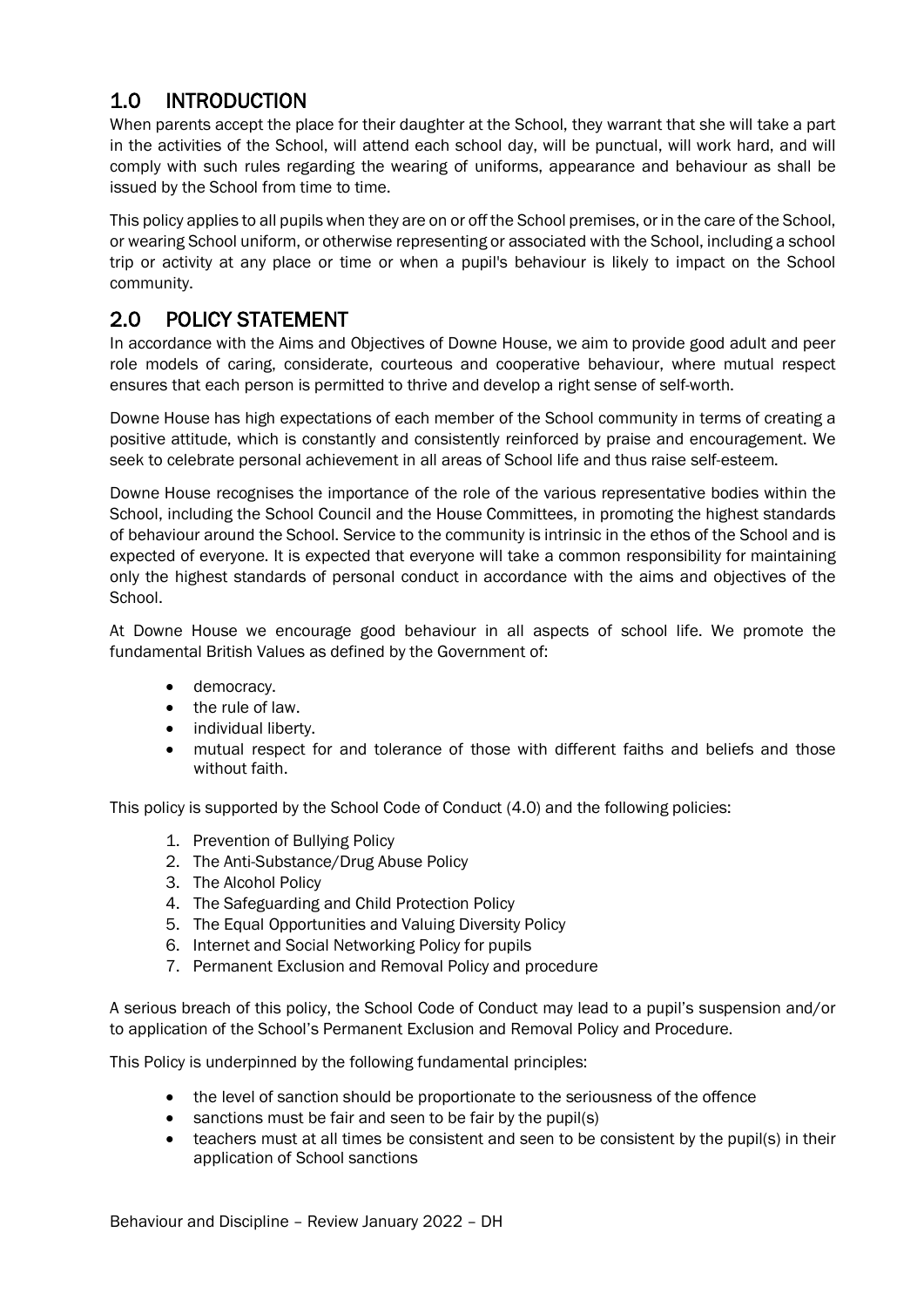- breaches of this policy will be managed in a caring, supportive and fair manner, with due regard to a pupil's age, understanding or any other Special Educational Needs and/or Disability (SEND)
- in the event of any behaviour management issue, the School will liaise closely with parents and, if relevant, other support agencies also putting appropriate support in place for pupils if required via the School Counsellor or other appropriate agencies.

## 3.0 THE SCHOOL ETHOS

Downe House offers a stimulating environment committed to the pursuit of excellence in academic and extra-curricular pursuits combined with the celebration of individuality. Within our School we aim to build a happy, caring environment where strong friendships are built and relations between staff and pupils are productive and respectful. We introduce pupils to a huge variety of interests across all disciplines and encourage them to develop their own passions.

Should pupils have any concerns they should refer their Academic Tutor, Housestaff or anyone mentioned on the form 'Where can I go for help and advice?'. Included as Appendix D.

## 4.0 THE SCHOOL CODE OF CONDUCT

- Everyone, whether younger or elder, must be treated with the same kindness and respect with which you yourself would wish to be treated
- Any breach of the law of the land is a breach of School Rules
- The welfare or safety of another must not be put in jeopardy through your words or deeds

The School Rules (Appendix A) have been drawn up in an effort to establish a well-balanced, civilised, positively motivated, protective but not repressive environment in which every individual may live happily and develop fully and healthily, socially, intellectually and spiritually, morally, emotionally and physically. The purpose of the School Code of Conduct and School Rules are to help every pupil to know what is expected by the School and to encourage courtesy and consideration of others. Antisocial, discriminatory or irresponsible behaviour will not be tolerated.

#### The School's guiding principles are that:

- everyone has the right to be respected
- good discipline is best promoted by purposeful learning
- unacceptable behaviour can be modified in a supportive environment

#### Downe House expects every pupil to be:

- trustworthy, courteous, considerate, punctual and tolerant
- proud of her achievements rightly conscious of her own worth
- proud of her appearance

The list of School Rules (Appendix A) must be read in conjunction with the School Code of Conduct.

## 5.0 MANAGING TRANSITION

Downe House recognises that moving sections is not only exciting but can present some challenges. To aid transition, not only between sections, but also between year groups the School offer specialist induction training, an assembly programme as well as a system of House and academic buddies.

The School also provides support for pupils joining the School during the academic year in the form of personalised induction via the Housemistress (HsM), support from their Tutor and via House and academic buddies.

## 6.0 REGISTRATION

Registration is a legal requirement. Each pupil is electronically registered by a member of staff on to the School's Management Information System (MIS). Staff must enter an absence code onto the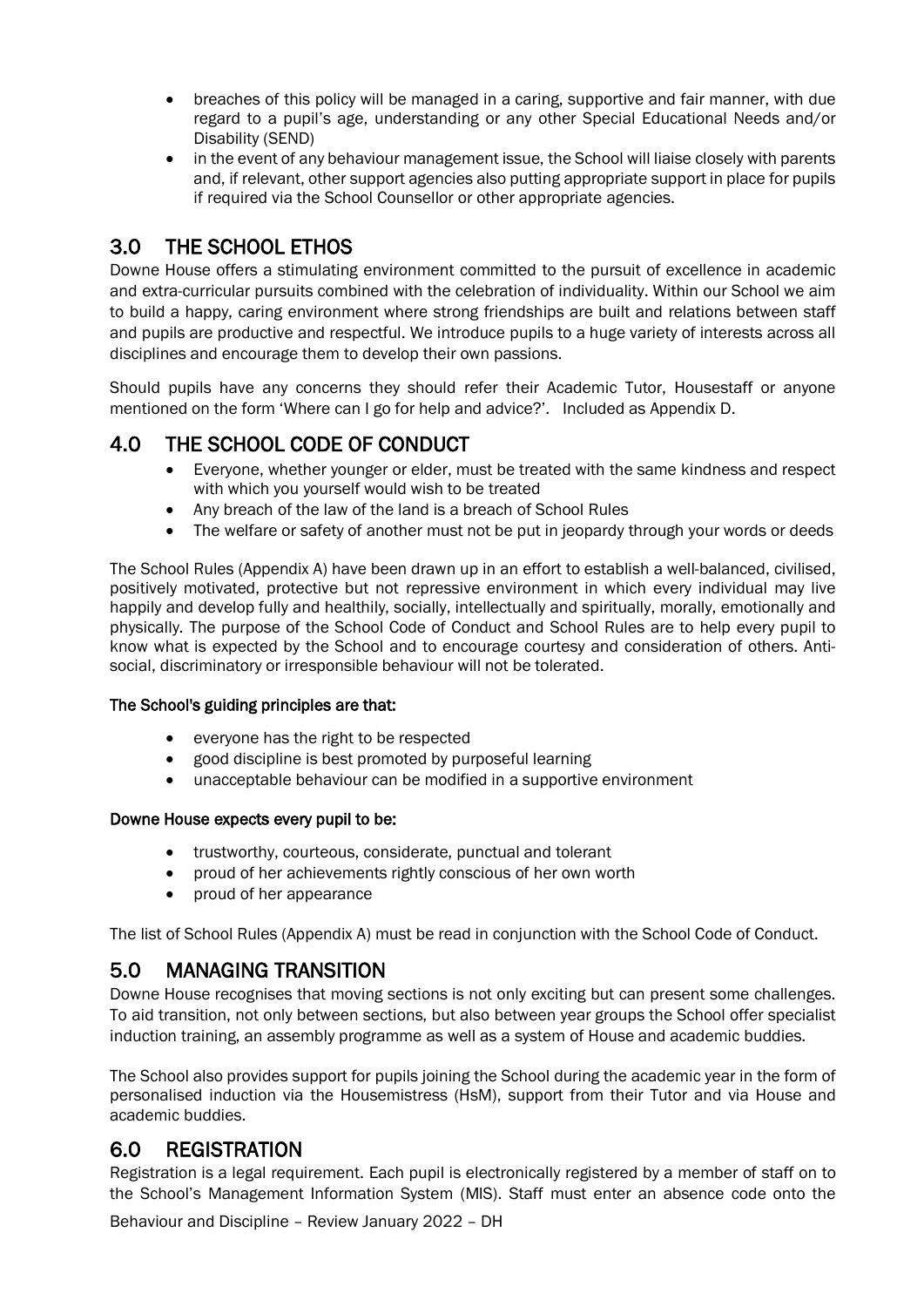School's MIS for any pupils who have a valid reason for not being at School. All pupils must be registered or an absence entered onto the School's MIS by 9.00am (Monday to Saturday). After this time pupils will be considered to be late.

At 8.45am (Monday to Saturday) the Receptionist will email a list of pupils that are unaccounted for to the relevant Houses, the Deputy Head Pastoral and the Deputy Head. At 9.00am if the pupils are still not registered the Receptionist will escalate the situation to a member of the Leadership Team (LT) to chase the pupils further. This may involve a member of the reserve team in the Staff Common Room going to check classes to confirm the pupil's attendance.

#### Day Pupils

Morning registration for the day pupils takes place either in House or after 8.30am (Monday to Saturday) at Reception. They must register by 9.00am in the morning. A pupil will be considered to be late if she has not registered by 9.00am. At lunchtime (Monday to Friday) the day pupils register in Reception. A pupil is marked as late if she has not registered by 1.00pm. At 1.40pm the Receptionist will generate a lunchtime registration list which details any pupils that are unaccounted for. This list is then circulated to the Reserve who will ascertain the whereabouts of these pupils. If the Reserve hasn't found the pupils and updated reception by 2.00pm, then the Receptionist will escalate this to a member of the LT.

#### 7.0 BEHAVIOUR

In all aspects of School life, the School Code of Conduct should be adhered to. Staff should actively promote the following behaviour in and around the School:

#### a) Behaviour towards other pupils

Pupils should follow the School Code of Conduct in relation to their dealings with all other pupils, whether they are in their peer group, younger or older. The School does not tolerate any unkind behaviour towards other pupils.

The School pays due regard to the advice from the Department for Education on "Preventing and Tackling Bullying". A link to which can be found here: Preventing and tackling bullying advice.pdf

Bullying is defined therein as "Behaviour by an individual or group, repeated over time, that intentionally hurts another individual or group, either physically or emotionally."

All pupils have the right to feel secure and to be treated with respect. Bullying or discrimination of any kind will not be tolerated in person or online (cyber bullying). Pupils should be aware of different types of bullying, what they should do if they observe it and the processes in place to stop bullying. These are clearly explained in the Prevention of Bullying Policy on the School website and a and a summary can be found in both the pupil's planner and in the online School calendar.

It is, however, not bullying when two young people of about the same size and strength have the occasional quarrel. Although this kind of behaviour is not bullying, it will still be acted upon appropriately by the School.

Downe House complies with the Equality Act 2010. We are committed to promoting equal opportunities for all. Discrimination of any type on the basis of any protected characteristic such as race, religion, culture, sex, gender, special educational needs, disability or learning difficulty, or the fact that a child is adopted or is a care will not be tolerated at the School.

Every pupil must adhere to the School's Equal Opportunities and Valuing Diversity Policy.

#### b) Moving Around School

Pupils should adhere to the School Code of Conduct at all times. If the fire alarm rings at any time, pupils should move quickly and quietly to the assembly point in line with the Fire Safety Policy and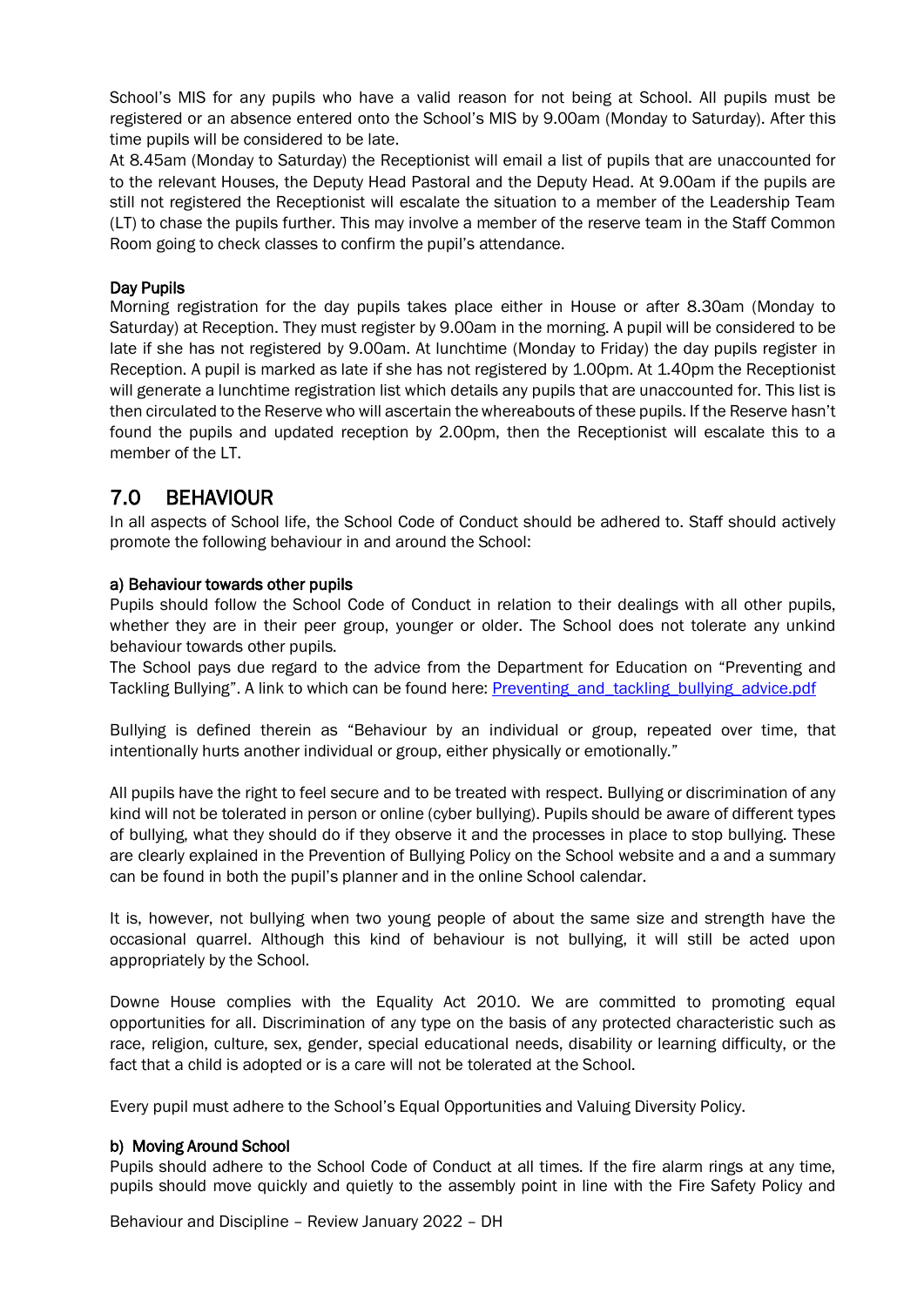procedure. Pupils should take care to look after the environment in which we live and work including all school equipment. Litter should always be placed in the proper place. Pupils should take care of their own safety and that of others and should report any stranger acting suspiciously to the nearest adult. The correct uniform, as listed in the Section Handbook, should be worn at all times during the School day unless otherwise directed.

#### c) Language

Pupils should use language which is respectful and promotes a positive self-image. Swearing is not acceptable. Any form of discriminatory language will not be tolerated, for example the use of racist or sexist terms or slurs. Pupils should greet everyone with politeness and helpfulness, welcoming visitors to School with courtesy and guiding them to the right place as is appropriate.

#### d) In the classroom and in prep

Pupils should be punctual and organised, taking the correct books and equipment to classes. They should seek to play an active part in lessons, raising a hand to ask questions when appropriate.

Pupils should follow the directions of the staff and should stand up when staff and visitors enter the room, following particular instructions carefully. Food should not be taken into classroom areas and they should enter the rooms quietly and sensibly, paying heed to any safety codes in operation in those areas e.g. Laboratories, or Swimming Pool.

Pupils should always treat other pupils with respect and not hinder the learning process for everyone. They should also treat the room and furniture with respect. There should be no graffiti.

Prep and any other assignments should be completed and handed in on time. Use of computers must be appropriate and pupils must remember to observe the School rules on acceptable use of the internet and email. Pupils should familiarise themselves with the Internet and Social Networking Policy for pupils. Each pupil has a Student Planner or diary and they should use it sensibly.

#### e) In the House

By acting honestly and with integrity trust will be built up. Pupils should treat everyone (pupils, Housestaff, housekeeping staff) with courtesy and respect, remembering that this is a shared living space where common areas such as common rooms, kitchens and quiet rooms need to be tidied. Posters should only be put on boards provided, and these need to be appropriate and cannot cause offence to either resident or visitor.

Pupils should observe House routines as laid down by Housestaff which includes being quiet after lights out, respecting the belongings and privacy of others.

Permissions should be requested well ahead of time so that proper planning can be done and pupils must observe the rule of leaving the site in threes unless accompanied by an adult or otherwise given permission.

#### f) On the field

Pupils should ensure that all instructions are followed. Frequently, they contain information relating to the Health and Safety and are designed for the protection of the individual. Fair play is intrinsic in the Aims and Objectives of the School and the highest standards of sportsmanship must prevail. Support of the team is paramount and visiting teams will be accorded the proper courtesy and hospitality. Language on and off the pitch, must always be acceptable and non-discriminatory.

#### g) In the Dining Room

Pupils are expected to show good table manners and each pupil is expected to take responsibility for clearing her place at the end of each meal, so leaving it in the state she would like to find it. Pupils must treat all catering staff in the same way as any member of the community, with kindness and courtesy and are expected to be helpful at all times. Cutlery, china and napkins are to be used appropriately and should not be removed from the Dining Room. No food should be taken from the Dining Room without special permission. Mobile phones should not be used during meals.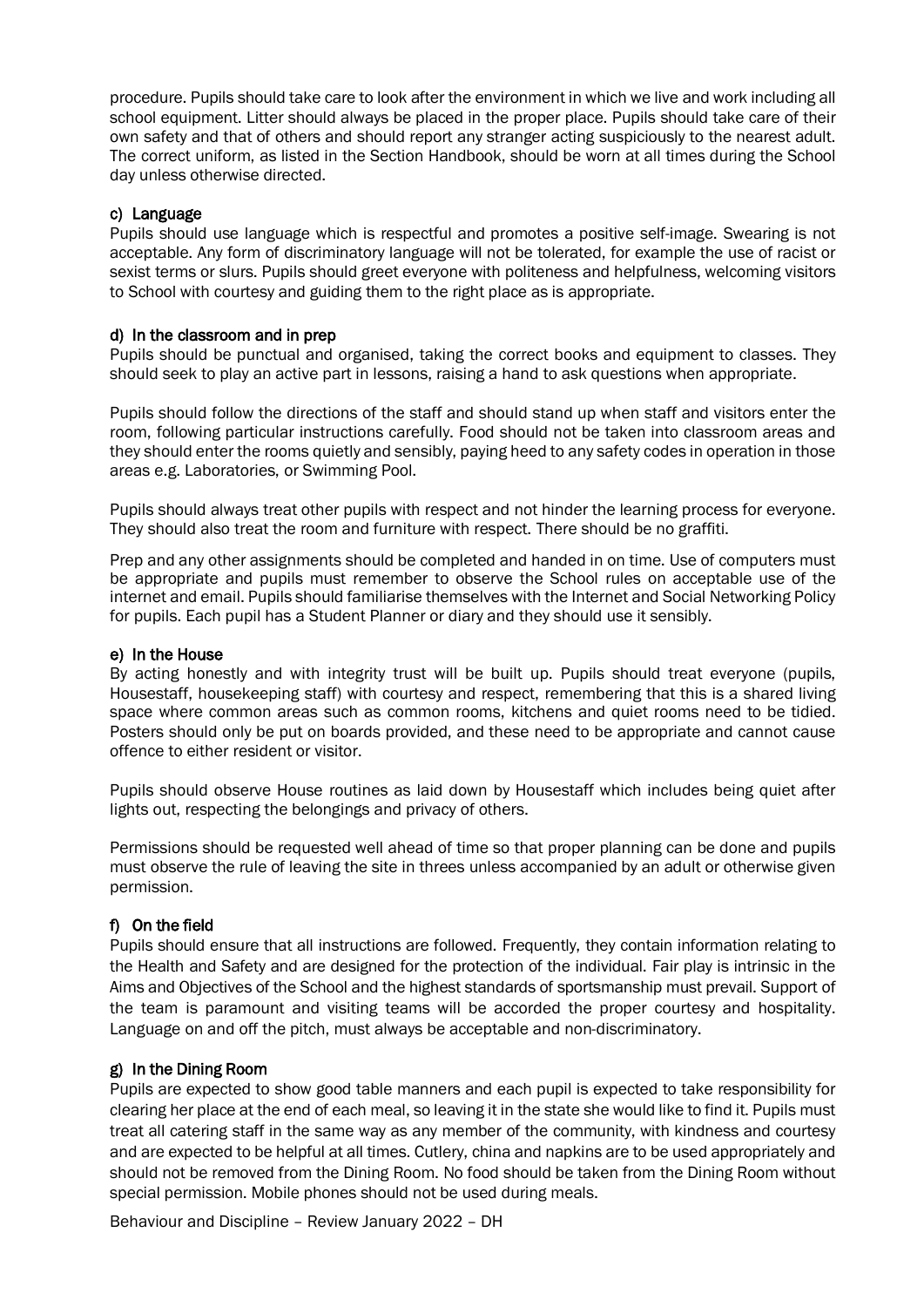#### h) In Chapel and assembly

Pupils should enter Chapel, the Farr Centre or the Performing Arts Centre in silence if directed to do so by the School Officers. Pupils should remain seated until asked to leave by the School Officers.

#### i) At performances of plays/concerts/events

Pupils should wear the correct dress as specified by Housestaff. Visitors should be entertained with courtesy and consideration. For example, they may have a preference in terms of seating and performances should be supported with appropriate applause.

#### j) On School outings or journeys

Pupils should adhere to the School Code of Conduct and remember that all school rules apply to any activity escorted by the School and that any instructions given by staff must be carefully observed. Pupils should remain in groups as directed by the leader of the party, following general and emergency instructions as directed and must be punctual for check-in times.

#### 8.0 ACADEMIC AND PASTORAL REWARDS AND SANCTIONS

It is expected that all Downe House pupils will work to the best of their abilities throughout their time at School. They must behave appropriately in class and play an active part in their own learning by asking questions in the correct manner and contributing their ideas when asked. It is each pupil's responsibility to bring what she needs to the lesson. Pupils must ensure that their own behaviour does not restrict the learning of others and poor behaviour will not be tolerated by teachers. Each classroom will display a classroom code of behaviour that must be adhered to.

#### 8.1 ACADEMIC REWARDS

Downe House seeks to foster intellectual curiosity in its pupils and it is expected that, working together with their teachers, pupils will be able to achieve more than they could have imagined when they arrived.

The School has a commitment to recognise both achievement and progress, and work will be monitored regularly and carefully. Each member of staff is able to reward excellent academic progress, progress and hard work through the reward system.

Service to the community is also a very important area of recognition, and it is hoped that all pupils will be rewarded during their time at school for their willingness to help others in promoting a happy and purposeful school for everyone.

Pupils should be praised, whenever appropriate, for work, effort and any other actions both orally in class and in writing. There should be written praise on all appropriate pieces of written work, together with clear targets of how further improvements could be made.

A member of staff may bring any pupil who performs well in any area of school life to the attention of her Head of Department (HoD) or the Tutor, or the HsM of the pupil, or the Headmistress depending on whatever appears to be the most appropriate. Additionally, praise from other staff with direct concern for a pupil should always be encouraged and entered on the School's MIS when possible.

#### a) Merit Stickers

Individual departments may have a set of merit stickers to be used by teachers as they see fit to reward good pieces of work, tests or where significant effort has been made. Each department will have an agreed policy on how these stickers should be used. The HoD will monitor this.

#### b) Commendations

Behaviour and Discipline – Review January 2022 – DH A commendation may be awarded for either a very good piece of work, an excellent test performance or evidence through class work and preps of good effort and commitment being made over a period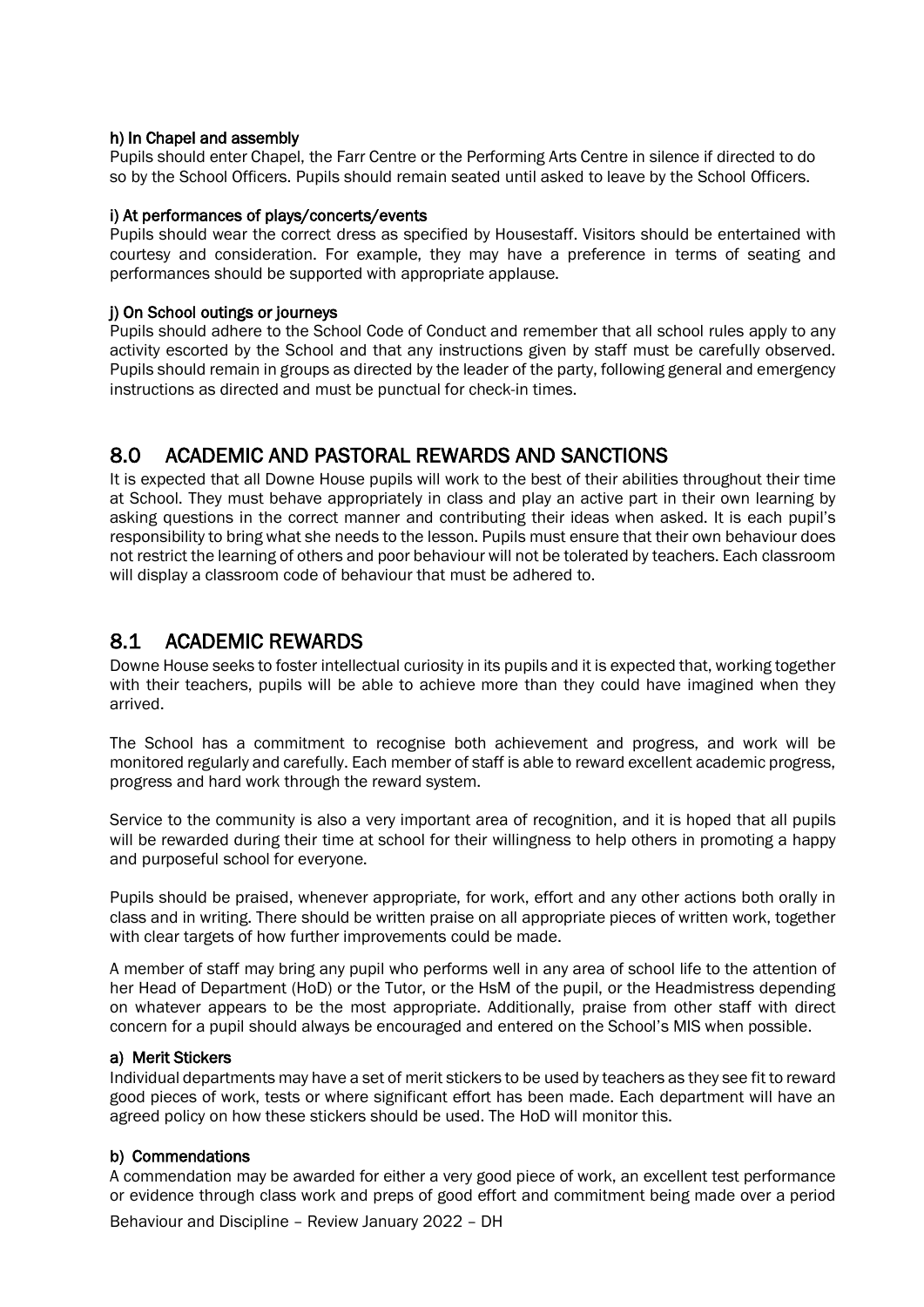of time. A teacher will note on the work (through a sticker or by other means) that a commendation has been awarded, congratulate the pupil concerned and will enter the commendation on the School's MIS. The School's MIS will record this, and will alert the HsM, Tutor and Assistant Heads (Sections), and a commendation certificate will be automatically emailed to the pupil.

#### c) Stars

A star may be awarded (and entered on the School's MIS) for an outstanding test result or exceptionally fine piece of work in any year group.

#### d) Presentations of vouchers in assembly and in Houses at the end of term

At the end of each term, the number of academic stars and commendations that pupils have accumulated over the term will be prepared. Pupils with the top scores in each year group will be presented with a voucher in final assembly by the Headmistress.

Vouchers will also be awarded at the Headmistress's discretion for the top examination performances in the most recent set of examinations.

The benefit of this system is that public recognition of work well done, and consistent effort being made can contribute to a real feeling of progress being attainable for each and every pupil. This sense of personal achievement will enhance self-esteem and build confidence.

#### e) Spontaneous book prizes

These are awarded in recognition of progress, effort, contribution to school life, performances and recitals or as directed by the Headmistress. Staff are encouraged to send examples of excellent work to the Headmistress for comment.

#### f) School prizes

Attached to this document is a list of prizes (Appendix B) awarded annually after consultation with the Staff. They cover progress and achievement.

#### g) Colours: PE

These are awarded for the different sporting disciplines on a termly basis. They are for sporting excellence, performance, attitude and commitment to the team effort. Individual PE staff will make recommendations to the Director of Sport.

House Games Captains make recommendations once a term to the Director of Sport for Stars as a result of commitment and performance in House Games. This gives a larger number of pupils an opportunity to be recognised for their contribution to school life.

#### h) Colours: Drama and Music.

These are awarded termly or annually to celebrate personal achievement in performance or in direction.

#### 8.2 PASTORAL REWARDS

Service to the community and enthusiasm and effort in activities outside the classroom are equally valid reasons for recognition. It should be within every pupil's reach to gain reward for their involvement in their Houses, in sports or in other projects. Staff should praise pupils for their willingness to contribute and should contact a pupil's Housemistress, and Tutor and enter as a comment on the School's MIS if their behaviour or achievement has been excellent in any area. Housestaff may award House commendations, and there are also commendations given in other areas, for instance extra-curricular activity awarded.

#### a) House trophies

House competitions such as but not limited to Drama, Music, Art and Sports enable a large number of pupils to share in team and personal success at varying levels. Trophies are awarded to Houses who win these inter-house competitions. A House Cup will be awarded to an individual from each House at the end of each year in recognition of their service and contribution to the life of the House.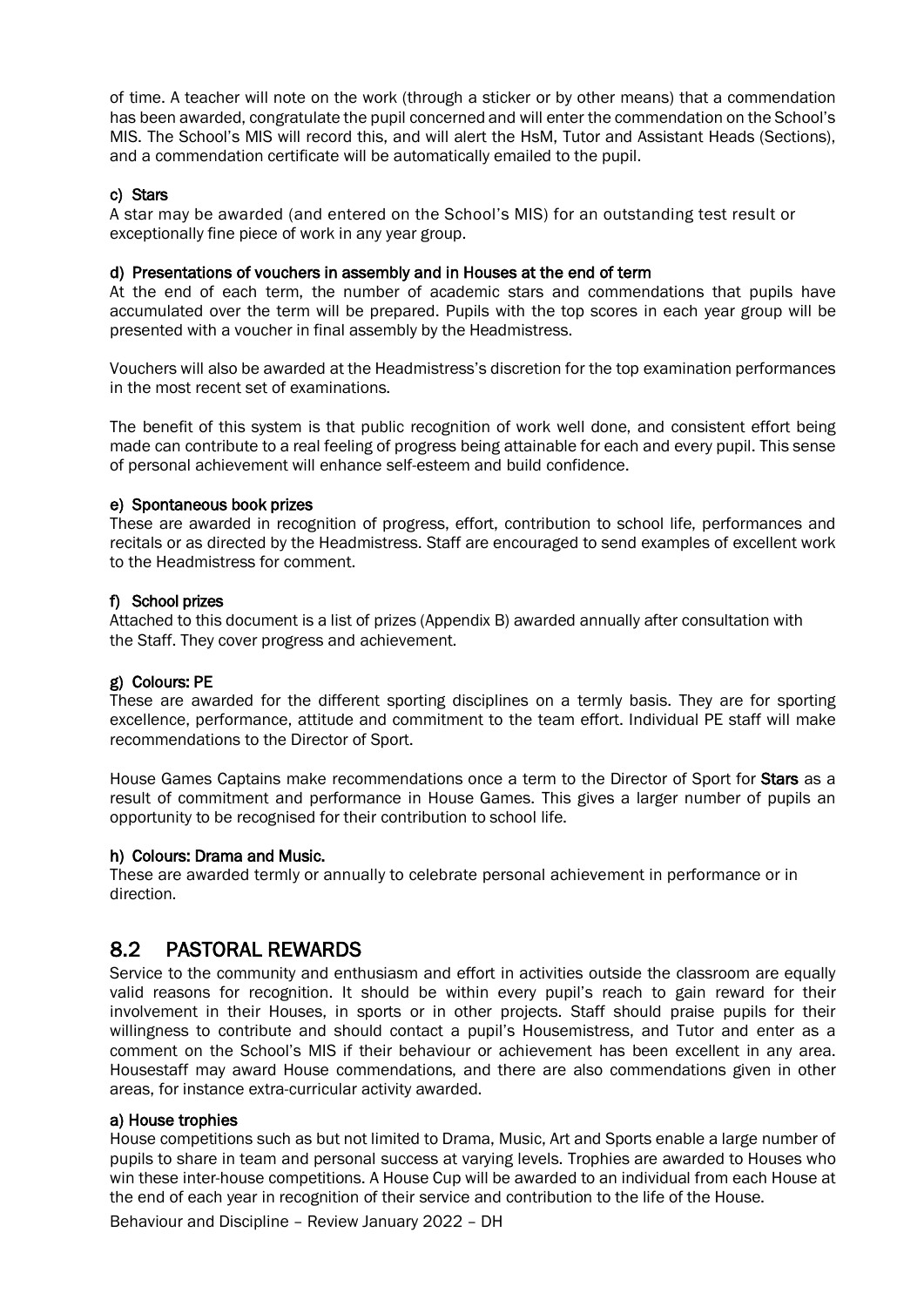#### c) House prizes

Individual Houses run incentives within the House to promote tidiness, helpfulness, leadership and service. House Prizes are awarded to pupils who make significant and sustained commitment to the House. Details should be made available in the House Handbook.

#### d) Other personal successes

These are celebrated by the Headmistress personally and recognised publicly before the school at assembly. Match results are summarised to enable all teams and outstanding individual performances to be recognised. Special events are also celebrated at school assembly e.g. details of monies raised for charity, success in Music, Drama, Art and other co-curricular endeavours.

#### 8.3 ACADEMIC SANCTIONS

#### EXPLANATION OF ACADEMIC SANCTIONS

The measures detailed below are designed to provide a supportive environment that enables inappropriate classroom behaviour and/or academic practices to be modified. Use of sanctions must be clear, proportionate and consistent and full details of their imposition and the justification must be recorded on the Management Information System (MIS).

The following are not permissible sanctions: sending a pupil out of class and back to House, setting lines, deliberate humiliation of a pupil either privately or in front of her peers, any form of physical or verbal abuse. Corporal punishment is forbidden.

The following sanctions may be applied in accordance with the severity of the poor behavior or work practice:

- a) Departmental Detention each department may run a detention of at least 20 minutes as required. Pupils will be asked to complete tasks as directed by the teacher or Head of Department.
- b) Subject Report –a pupil may be placed on a subject report by the HoD or Assistant Head (Sections). They will have to present a subject report card to the subject teacher each lesson for comment. This will be reviewed regularly by the HoD or Assistant Head (Sections).
- c) Supervised Study Session -a pupil may be required to undertake a supervised work session. Study sessions are used for completing or redoing prep or class work. Study sessions are to be seen as a supportive measure. Pupils may sign up to a study session of their own accord.
- d) Progress Book a pupil may be sent to her Tutor or Housestaff and be put on a period of Progress Book. The pupil must present the book to her teacher at the start of each lesson and collect, with a comment, at the end of each lesson. Each night this must be discussed with her HsM and at the end of the period must be shown to the Tutor and/or Assistant Head (Section).
- e) Assistant Head (Sections) Report a pupil may be sent to the relevant Assistant Head and be put on Head of Section (Assistant Head (Sections) report.

#### APPLICATION OF ACADEMIC SANCTIONS

#### Academic Sanctions may be applied in the following circumstances:

#### a) Late or unsatisfactory work

Both in School and beyond, one of the most important skills we can learn is to manage our workload and keep to deadlines. It is expected that all pupils will complete work set to the best of their ability and that it will be handed in on time. Disciplinary issues as a result of late or unsatisfactory work will all be dealt with in person by the teacher and other staff as appropriate.

If work is handed in persistently late or is incomplete or is unsatisfactory, the teacher will, in person, discuss the matter with the pupil and he/she will ensure that the pupil is placed in a department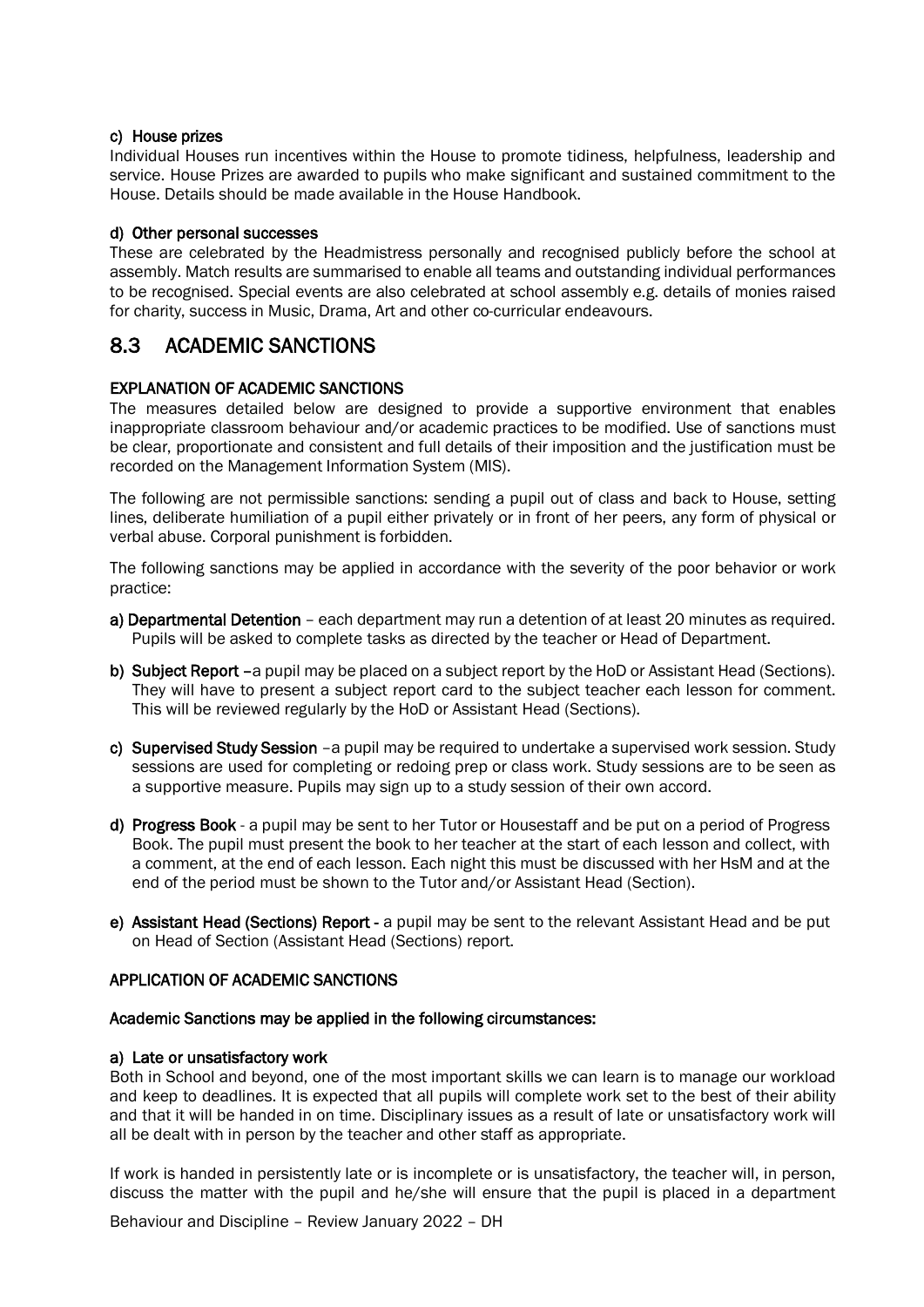detention or placed in a Supervised Study Session. This will be entered in the correct section on the School's MIS, and the HsM, Tutor and Assistant Head (Sections) will be automatically alerted. The pupil must always complete the work or repeat it to the correct standard.

In the Lower and Upper School, failure to complete written work may result in further sanction. These include being put on a subject report by the HoD or being given a Progress Book.

No Sixth Form pupil who is behind with her work by 12noon on Saturday afternoon will be granted an exeat until the work is completed. As such, the HsM must be kept informed of late or poor work and must be able to inform parents in good time if a request for exeat is likely to be denied.

#### b) Poor behaviour in or outside class

If a pupil's behaviour in or out of class is deemed inappropriate, rude, or is affecting the learning of other pupils, immediate action will be taken by the teacher. Behaviour issues will all be dealt with in person by the teacher and other staff as appropriate and will be proportional in response to the behaviour.

In the Lower and Upper School, the subject teacher will then notify the HoD and where required, the pupil will undertake a Departmental Detention. The Departmental Detention will be entered by the teacher in the correct section on the School's MIS and the HsM, Tutor and Assistant Head (Sections) will be automatically alerted. An accumulation of Departmental Detentions will lead to the pupil being seen by the Assistant Head (Sections).

Further sanctions will then be implemented by the Assistant Head (Sections), which may include a period of time spent on **Subject Report** or **Progress Book**. Pupils persistently or seriously breaching classroom rules may be sent out of class to work in Wakefield House.

In the Sixth Form the subject teacher will deal with disciplinary issues personally and inform the HoD and Assistant Head (Sections). Depending on the severity of the issue, the Assistant Head (Sections) may implement further sanctions such as Subject or Head of Section Report. These will be decided on an individual basis.

#### c) Missed lessons

Missing academic lessons is seen as a serious infringement of the ethos and privileges of the Upper School and Sixth Form.

In the event of a missed lesson, the pupil must explain their absence in person. If the teacher is not satisfied with the reason given, he/she may ask the HsM to issue a Saturday Afternoon Detention. During this time there will be an opportunity to complete academic work or extension tasks. All incidents will be noted on the School's MIS and relevant staff made aware.

#### d) Plagiarism or Malpractice

When a pupil's behaviour gives them an unfair advantage in any assessment, or part of an assessment, it is called **malpractice.** If another pupil supports them by allowing any part of their work to be used, or allowing their work to be submitted under another pupil's name for assessment, they are colluding and both pupils are committing malpractice.

Malpractice also includes plagiarism. This is the representation by a pupil of the ideas or work of another person as her own or without giving the appropriate credit. All work submitted for assessment, including all internal and external assignments (coursework, reports, portfolios and the like) written or oral, must be a pupil's own work. If a pupil does use information or sources from another author, it must be appropriately acknowledged. Staff will teach pupils appropriate referencing techniques as appropriate. If there is any doubt in their mind, a pupil should always ask their teacher.

Any plagiaristic use of material will lead to the following sanctions:

For an assessment that is for internal use only:

• The first time plagiarism is identified the pupil is asked to repeat the work within 48 hours.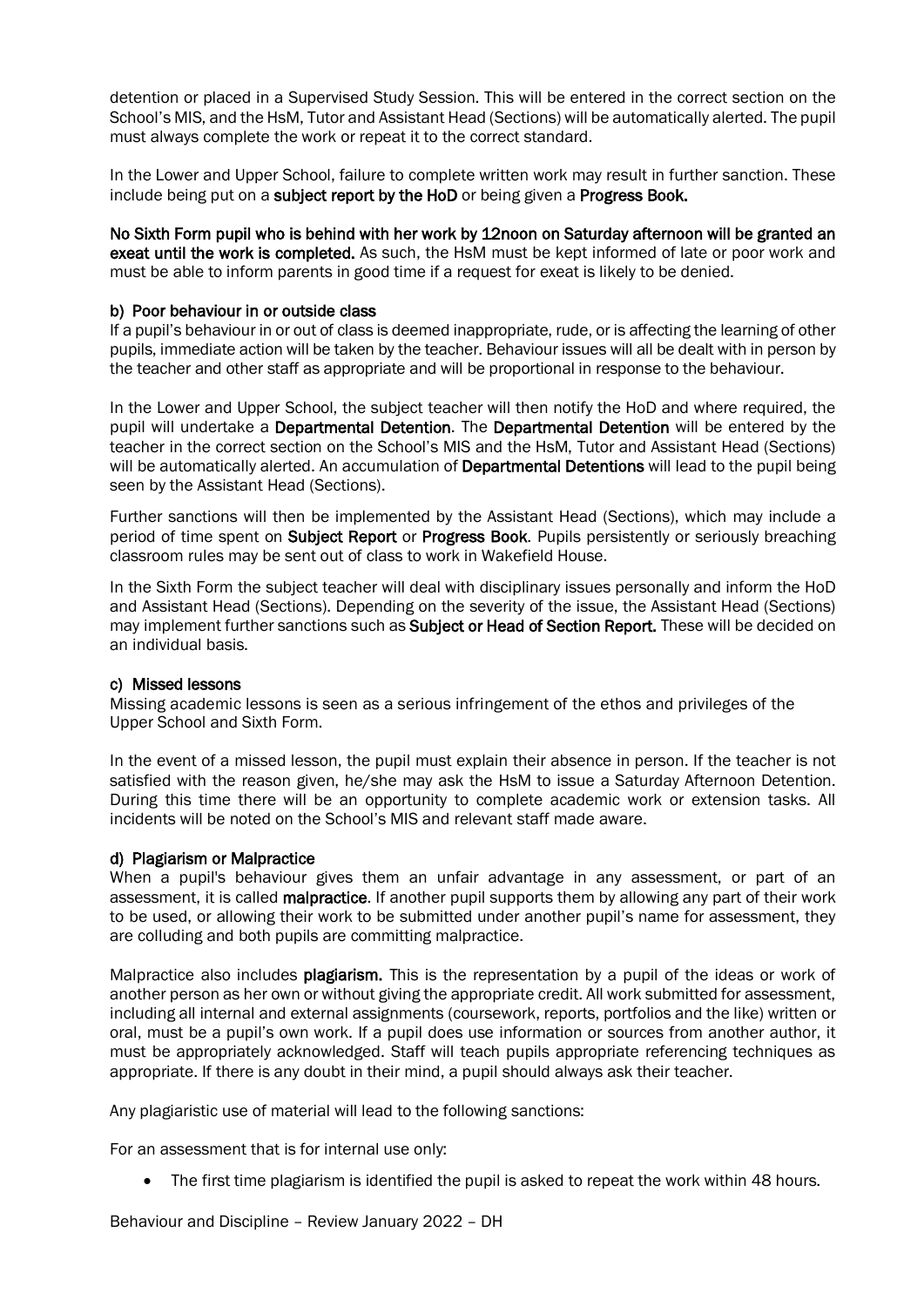• On the next occasion, the pupil will be asked to repeat the work and will receive a department detention.

For an assignment or work submitted for external assessment or moderation:

• The School will follow guidance as directed by the Joint Qualifications Council or relevant examination board. This may result in disqualification rom one or more subject.

Persistent poor behaviour of any kind will lead to parents being contacted by the Assistant Head (Sections) or other relevant senior members of staff. The Headmistress may decide, following a discussion with parents that a Contract of Behaviour be drawn up. This will be signed by all parties. Failure to abide by the terms of this document may lead to permanent exclusion from the school.

8.5 PASTORAL DISCIPLINE<br>It is expected that Downe House pupils will behave appropriately and will do their best to maintain the purposeful atmosphere, sense of community and fabric of the School. It is also expected that they will act in a tolerant, non-discriminatory and sensitive way towards the feelings of other people, and that they will endeavour to uphold the name and reputation of the School in the local community and beyond. The day-to-day pastoral discipline is the responsibility of the Housemistress.

#### EXPLANATION OF PASTORAL SANCTIONS

The measures below are designed to provide a supportive environment which enables inappropriate behaviour to be modified.

Use of sanctions must be clear, proportionate and consistent and full details of their imposition and the justification must be recorded on the Management Information System (MIS).

The following are not permissible as sanctions: sending a pupil out of class and back to house, setting lines, deliberate humiliation of a pupil either privately or in front of her peers, and any form of physical or verbal abuse. Corporal punishment is forbidden.

The following sanctions may be applied in accordance with the severity of the inappropriate behaviour:

a) Community Service – This sanction may be used by HsMs alone or as a part of a period of gating. It may include picking up of litter (gloves will be supplied), sorting laundry, tidying bookcases or similar tasks.

b) Gating - This sanction may only be used by an HsM or LT and will involve a pupil being detained in House for a period of time and denied privileges.

c) Weekend Gating – This sanction may only be used by an HsM or LT and will involve a pupil being detained in house over a Saturday and Sunday. Parents will be informed by the HsM as appropriate.

d) House Report – This sanction may only be used by an HsM, and will involve the pupil reporting to her HsM at set times through the day for a period of time. This may be used in conjunction with gating or weekend gating. Parents will be informed by the HsM as appropriate.

e) On Report –This sanction is used by the Deputy Head, Deputy Head Pastoral or Assistant Head (Sections) and involves a pupil reporting to the relevant member of staff at set points in the day for a period of time. This may be given in conjunction with other sanctions i.e. weekend gating.

#### f) Headmistress's Report

This sanction is used by the Headmistress and involves a pupil reporting to the Headmistress at set points in the day for a period of time. This may be given in conjunction with other punishments i.e. weekend gating/Deputy Head detention. Parents will be informed by the HsM or a member of LT.

#### Smoking Procedures and Sanctions

Smoking is forbidden: no cigarettes, e-cigarettes, tobacco or vapes may be brought into School, or be consumed or used on any pretext whatsoever whilst a pupil is in the School's care.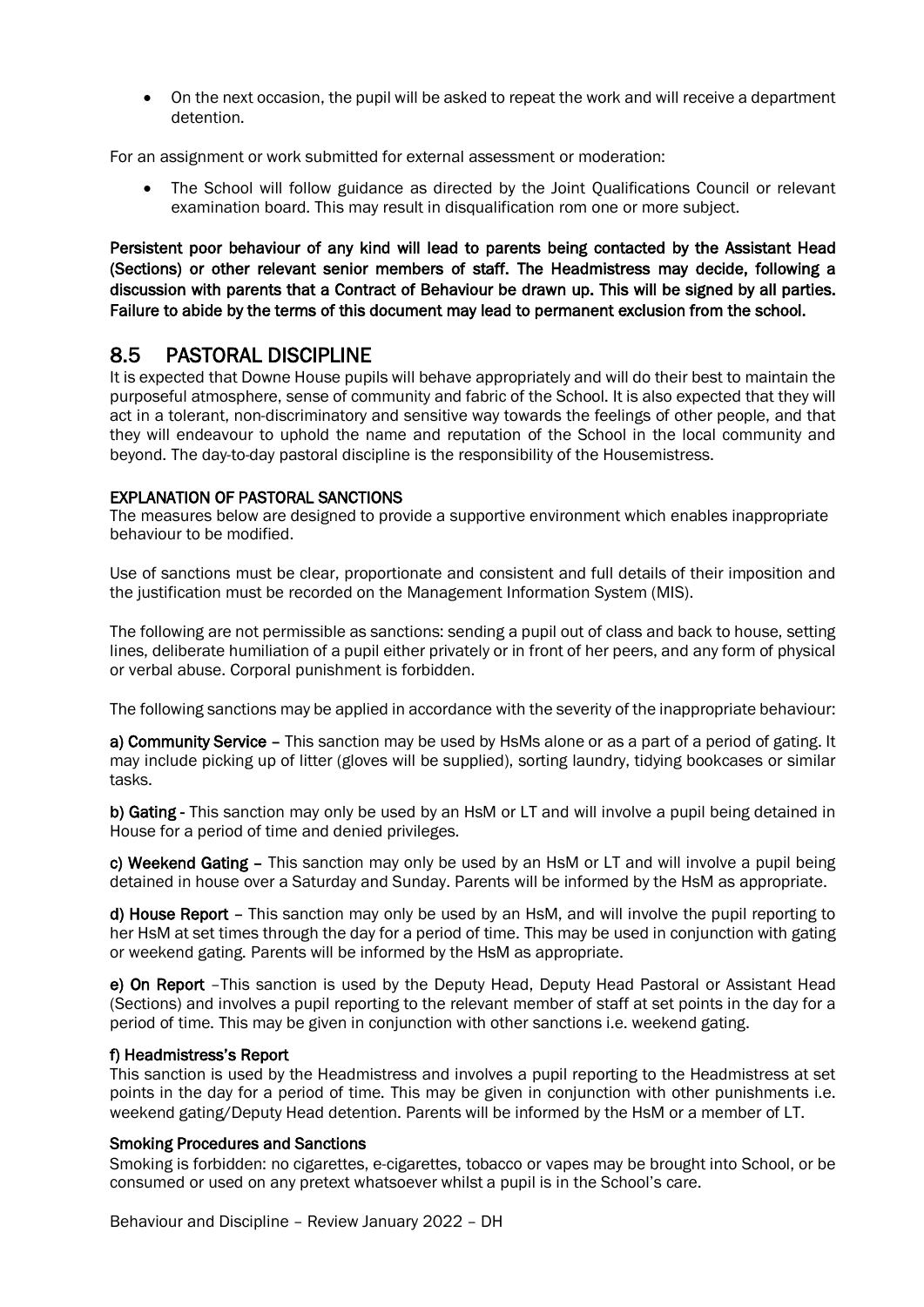#### **Procedures** Smoking in the school building

Any pupil caught smoking anything in the School building should be referred to the Deputy Head or Deputy Head Pastoral who will consult the Headmistress as necessary.

#### Smoking in the School grounds

- If a pupil is caught smoking cigarettes or e-cigarettes in the school grounds, in the presence of a smoker, or smelling of smoke, she should be reported to her HsM (in his/her absence the Assistant Housemistress (AsHsM)). If you are unsure of her name escort her back to the school building to the Deputy Head Pastoral, Deputy Head or another senior member of staff, who should simply take her name, and send the pupil away to wait in a designated area or areas e.g. Wakefield House or to her House, as appears appropriate, pending the outcome. Staff will take into account a pupil's age in dealing with her.
- Staff should always question pupils who may appear to be on their way to smoke and send them back to the school buildings or another part of the site, checking that they have arrived.

#### **Sanctions**

#### Please note that pupils found in the presence of smokers or smelling of smoke will be treated in the same way as those who are caught smoking.

Pupils caught smoking cigarettes or e-cigarettes outside:

- Will be required to hand over to staff the cigarettes/tobacco or the e-cigarette and pods/liquids
- Will be required to tell their parents over the telephone
- Will have their free time curtailed i.e. gated during the week or weekend
- Will be required to do community service during curtailed time.
- Will be fined the sum of £10 on the first offence and £15 on a subsequent offence and be gated for two weekends or for three weekends for subsequent offences. The money from the fines collected will go to MacMillan Nurses.

•

Any pupil found with e-cigarettes, cigarettes, vapes, lighters or other smoking paraphernalia and/or providing another with cigarettes will be treated in the same way as above.

In addition to the above-mentioned sanctions, pupils caught using e-cigarettes inside buildings will have the above sanctions enforced, together with an additional weekend gating.

Due to enhanced fire risk, those found smoking cigarettes in the building are likely to be suspended.

#### Smoking off the School premises

Pupils caught smoking cigarettes or e-cigarettes on school trips or during travel to or from the School or on a School activity will be dealt with on the same basis as above.

Continuous offenders (3 times or more) will be required to see the Headmistress and their ability to represent the School in teams, productions etc. may be called into question and/or they may be suspended for a period of time. They will be required to see the Health Centre regarding assistance with giving up smoking. Pupils with positions of responsibility may lose these either temporarily or permanently.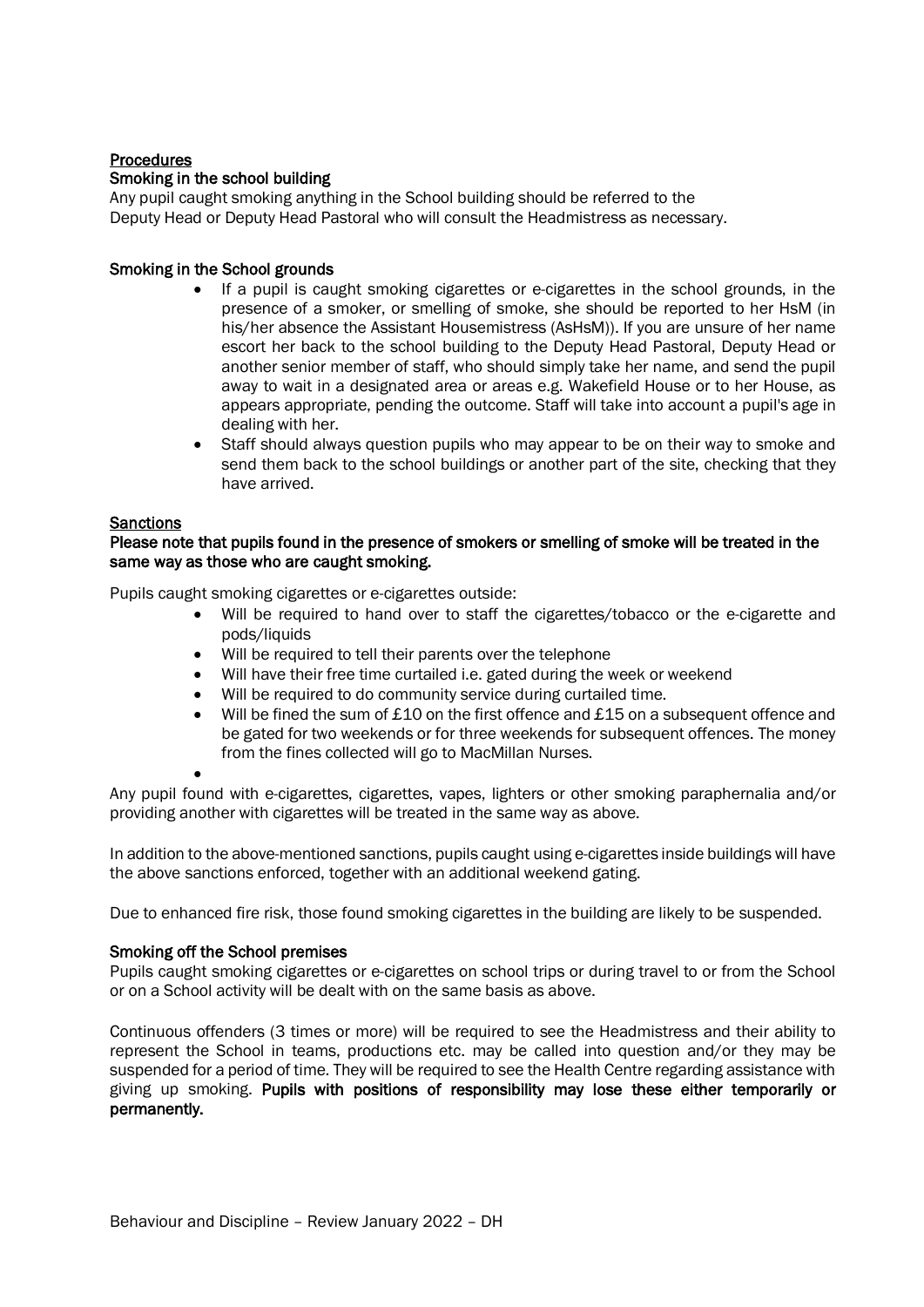#### b) Alcohol Procedures and Sanctions

No alcohol may be brought into School or be consumed or used without permission from the Headmistress or Deputy Head on any pretext whatsoever whilst a pupil is in the School's care. This section should be read in conjunction with the Alcohol Policy for Pupils.

#### **Procedures**

If a pupil is caught drinking (unless at an authorised event), in the presence of drinkers, drunk or smelling of alcohol, or with alcohol in her possession should be escorted to her HsM (in his/her absence the AHsM). The incident must be reported to the Headmistress, Deputy Head, Deputy Head Pastoral or other relevant senior members of staff e.g. Assistant Head (Sections).

The Headmistress may give permission to breathalyse the pupil to confirm the consumption of alcohol.

A pupil whose condition gives cause for concern may be required to go to the Health Centre.

#### **Sanctions**

- 1. Pupils who have alcohol in their possession without permission will have it taken away or disposed of
- 2. They will be gated and their parents notified
- 3. A pupil holding a position of responsibility may lose It temporarily or permanently
- 4. Her parents will be notified and at the discretion of the Headmistress, a relevant sanction (including but not limited to being placed on Head of Section report or suspension) may be applied. The Headmistress will decide on the nature of the sanction on an individual basis depending on circumstances.

#### c) Illegal or Controlled Substances

No illegal or controlled substances may be brought into the School, be consumed or used on any pretext whatsoever whilst a pupil is in the School's care. Please see the School's Anti-

Substance/Drug Abuse Policy. Any involvement of a Downe House pupil with drugs/substances (including, without limitation, any pupil discovered possessing, supplying, taking or being under the influence of drugs/substances) will be treated with utmost severity and is likely to be permanently excluded.

#### d) Anti-Social Behaviour/ Bullying / Cyber Bullying

#### Anti-social behaviour, bullying and cyber bullying are not tolerated at the School.

In all instances of pupils making threatening, abusive, offensive, insulting or discriminatory remarks, whether verbally, in writing or electronically, the School will apply its Prevention of Bullying Policy and will take appropriate action.

Behaviour of this kind may lead to the imposition of the sanctions detailed above or in some cases may lead to the pupil's exclusion from Downe House either temporarily or permanently.

#### (e) Travel in cars

Upper Sixth pupils, who have passed their driving test, may apply to the Headmistress for permission to keep a car on site. Parents must complete a permission form, providing all the relevant documents and the pupil must surrender her keys to her HsM for the duration of the working/School week. The car must be parked for that time in an agreed venue. No Downe House pupil may travel in the car of another pupil, or another pupil's parents, unless written permission has been given by her parents. If these regulations are not followed, the privilege of keeping a car at school will be withdrawn by the Headmistress.

#### (f) Trading

Pupils are not permitted to undertake any form of trading, unless they have arranged this with a member of staff and have the permission of the Deputy Head or another member of the LT (for instance a charity stall etc.). This restriction includes the use, (either as buyer or seller); of internet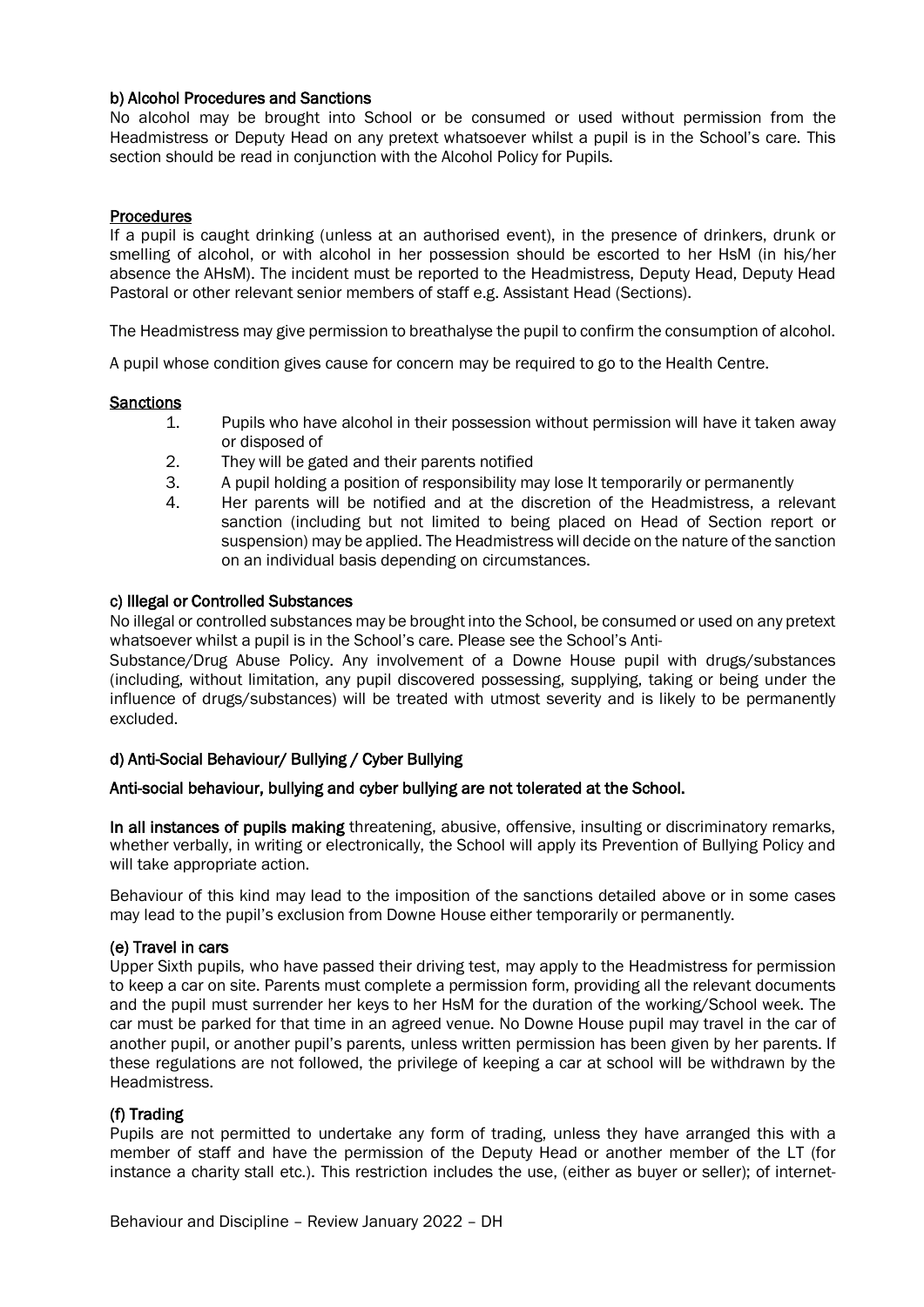based auction sites, such as e-Bay, as well as the purchase or sale of private property. Pupils who participate in unsolicited trading may be gated depending on the nature of the offence.

#### (g) Gambling

Gambling of any sort is against the School Rules. Pupils who participate in gambling may be gated

or for repeat offenses may be suspended.

#### (h) Breaking curfew or bounds

Breaking curfew or being out of bounds will result in a period of Gating, as decided by the HsM. Pupils who persistently break bounds or curfew will be placed On Report by the HsM and will be sent to the Assistant Head (Sections) and/or Deputy Head/Deputy Head Pastoral.

#### (i) Pornography and indecent images.

It is forbidden for pupils to access or encourage others to access any form of pornography or create or share pornographic or indecent images. Pupils who may have contravened this rule will sent to the Deputy Head or Deputy Head Pastoral who is also the Designated Safeguarding Lead (DSL). The Deputy Head Pastoral will decide if sanctions must be applied or safeguarding protocols need to be put in place. If appropriate, a period of Community Service will be given and depending on the nature and severity of the offence, this may be reported to the necessary authorities.

#### (j) Forgery, fraud and theft

Forgery, fraud and theft are against School Rules. Pupils will be seen by the Headmistress, Deputy Head and/or Deputy Head Pastoral as required and appropriate sanctions imposed. Sanctions will be dependent on the nature and severity of the act. If required relevant authorities such as the JCQ (academic issues) or the police may be contacted.

#### (k) Behaviour on School trips

School Rules apply on any off- site trip or activity.

#### (l) Bringing the School into disrepute/causing negative impact on the School community

In addition to the offences listed above, any action which puts or could put the reputation of the School in jeopardy, or which impacts or could impact negatively on the School community, will be regarded as a serious breach of School Rules, whether during School hours or outside School hours and result in serious consequences, including temporary or permanent exclusion depending on the nature of the offence.

#### m) Behaviour with safeguarding implications

If any form of pupil behaviour raises safeguarding concerns, the DSL will be consulted and the School will refer to and **apply** its Safeguarding and Child Protection Policy.

8.7 USE OF RESTRAINT It should be noted that should be noted invariant are unacceptable it should be noted that shouting, invading personal space and physical restraint are unacceptable forms of sanction. Physical restraint may only be used in the event that a pupil is likely to harm themselves or other people through their actions. Under subsection 548(5) of the Education Act 1996, teachers may use 'physical intervention' to avert 'an immediate danger of personal injury to, or an immediate danger to the property of, a person (including the child herself)'. Teachers' powers under section 4 of the 1997 Act to restrain pupils from engaging in certain activities remain. No unacceptable, excessive or idiosyncratic punishments should be used by pupils or staff, including any punishment intended to cause pain, anxiety or humiliation. Corporal punishment is forbidden.

In addition, the following are considered unacceptable forms of sanction:

Deprivation of access to food or drink, enforced eating or drinking, prevention of contact with parents or any appropriate independent listener or helpline, requirement to wear distinctive clothing, use or with-holding of medical, treatment, deprivation of sleep, fines exceeding two-thirds of the pupil's available pocket money provision, or locking in a room or area of a building. Locking pupils in rooms for any reason (including pupil or staff safety) is potentially illegal.

The School pays heed to government advice as follows: Use-of-reasonable-force-in-schools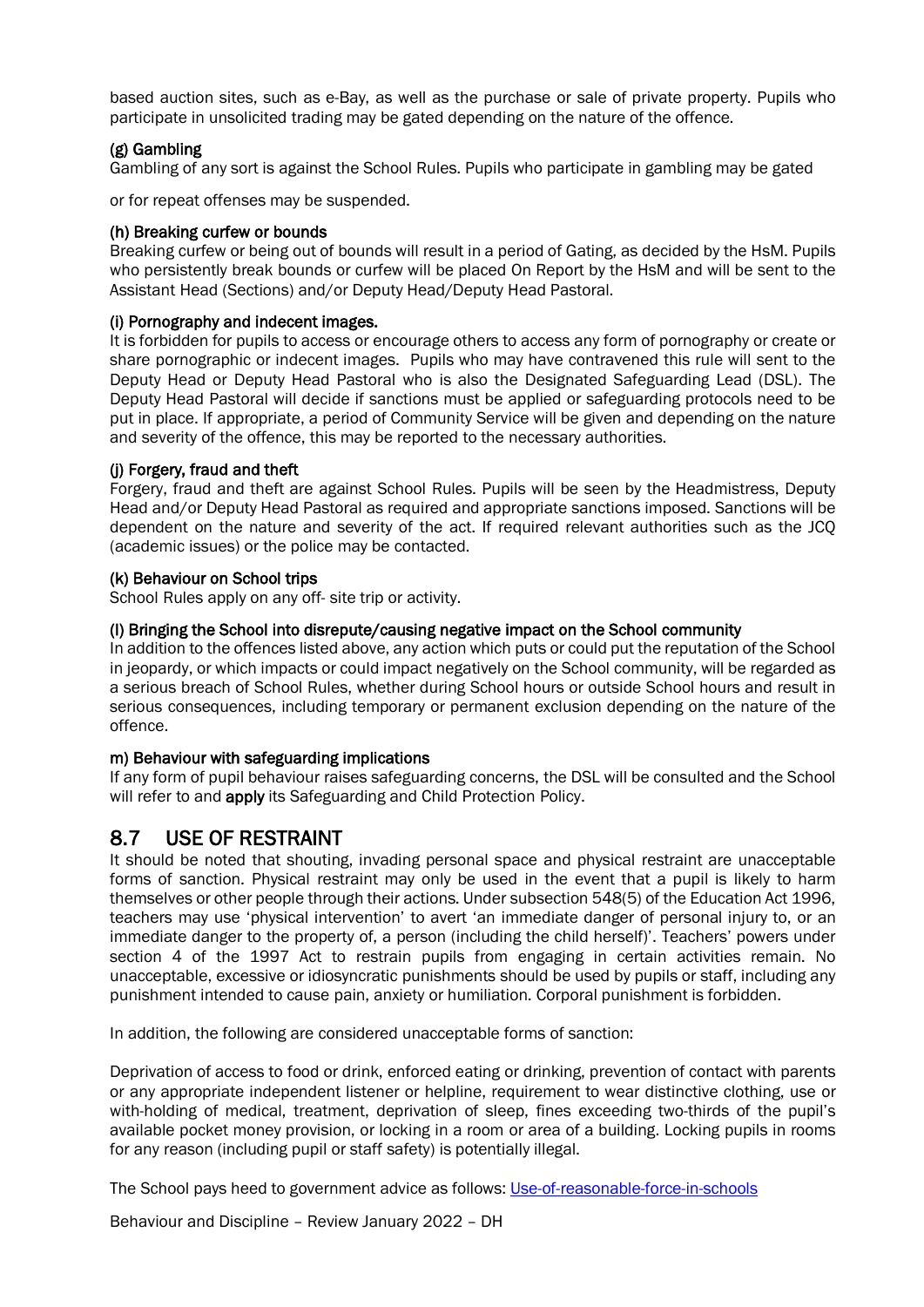**9.0 SEARCHING POSSESSIONS**<br>Where the School has reasonable grounds to believe there is a need to search a pupil's possessions including digital devices e.g. to safeguard a pupil's welfare, or search for stolen goods it will (where appropriate, but not in all cases) ask for the pupil's consent to do so.

This will be undertaken by two members of staff normally with the pupil present although this may not always be appropriate. If possible, the pupil herself should do the searching under close supervision of the staff.

The fact that a search has taken place should be recorded in the House Day Book along with information on the outcome.

Appropriate action will be taken, if necessary, in accordance with this policy.

Staff may search pupils or their possessions, without consent, where they have reasonable grounds for suspecting that the pupil may have a prohibited item or in cases of suspected theft. Prohibited items are (but are not limited to):

- Knives or weapons
- Alcohol
- Illegal drugs
- Stolen items
- Tobacco, cigarettes or e-cigarettes or similar
- Fireworks
- Pornographic and or sexual images or vide
- Any article that the member of staff reasonably suspects has been, or is likely to be, used to commit an offence, or to cause personal injury to, or damage to the property of, any person (including the pupil).

Staff wanting to undertake a search will normally seek authorisation to do so from a member the LT. Once authorised, staff may also search for any item banned by the School rules.

**9.1** CONFISCATION<br>Staff may seize any prohibited item found as a result of a search. They can also seize any item, however found, which they consider harmful or detrimental to school discipline or to safety.

The School pays heed to government advice as follows[:](https://www.gov.uk/government/publications/searching-screening-and-confiscation) Searching-screening-and-confiscation

10.0 SERIOUS MISBEHAVIOUR<br>The following (non-exhaustive) types of pupil behaviour may amount to serious misbehavior:

- Violence or aggression towards another person
- Verbal abuse/threatening offensive, insulting or abusive remarks or behaviour against pupils or adults
- Serious bullying
- **Discrimination**
- Sexual misconduct
- Involvement with or use of illegal and/or controlled substances
- Serious or repeated alcohol or smoking misuse
- Malicious damage to property
- Theft
- Persistent disruptive/antisocial behaviour
- Serious parental misconduct
- Serious contravention of the School's ICT Acceptable Use policy
- Serious contravention of the School's social networking policy for pupils
- Serious contravention of the School's Email Policy
- Serious contravention of the school's Behaviour and Discipline policy (this policy)
- Behaviour which puts or is likely to put the reputation of the School in jeopardy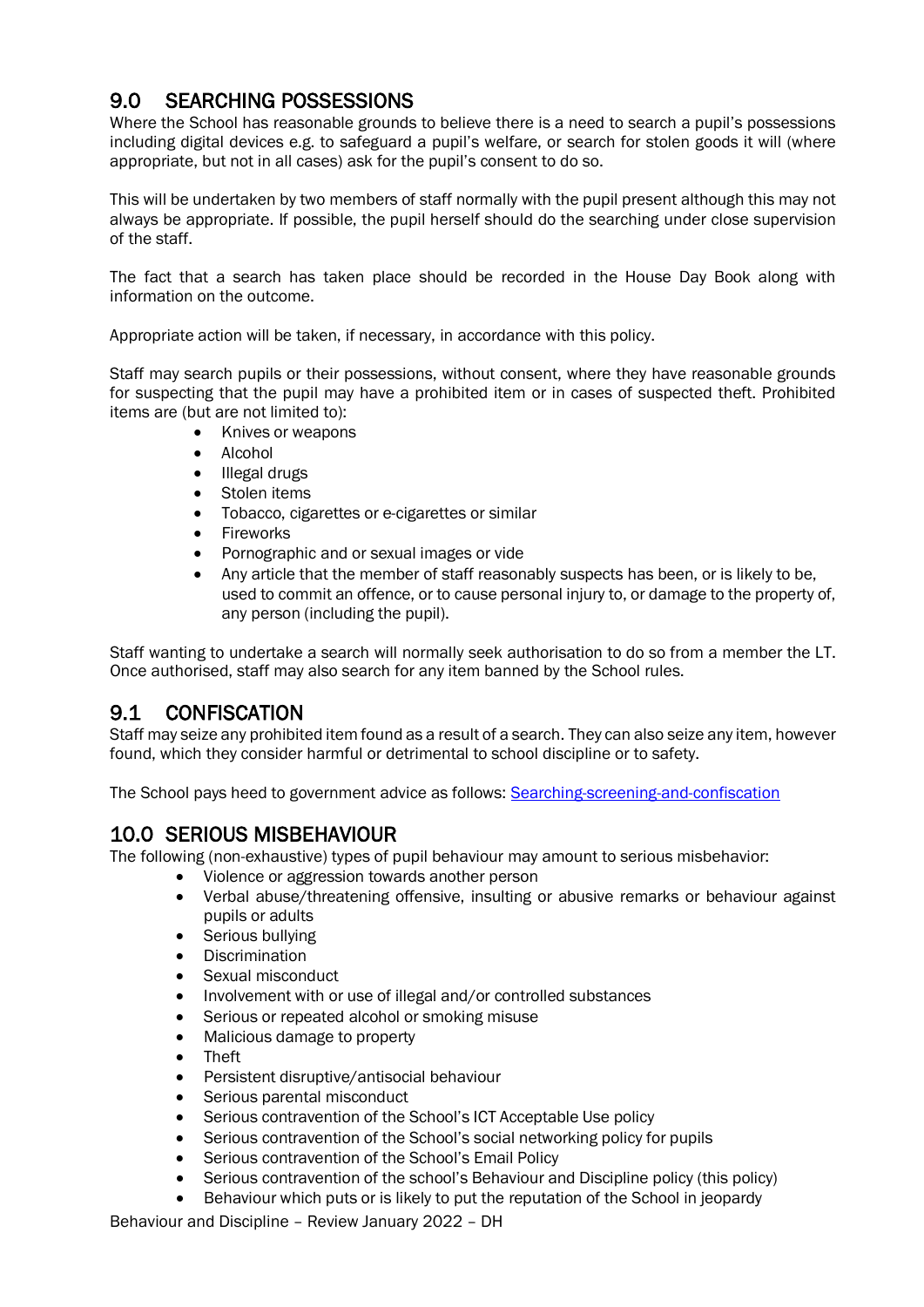- Behaviour which puts or is likely to put others in danger of harm
- Behaviour which impacts or is likely to impact negatively on the School community
- Illegal actions
- Extremist or radicalised behaviour
- The School reserves the right to take disciplinary action against pupils who are found to have made malicious accusations, against other pupils, staff or other individuals. Disciplinary action may include suspension or exclusion.

Any pupil suspected to be involved in serious misbehaviour may be temporarily suspended pending the outcome of any investigation or a decision by the Headmistress.

Sanctions for serious misbehaviour include Headmistress's Report, suspension, (internal or external) and permanent exclusion. The Headmistress may consider prior offences and general behaviour record when making a decision the appropriate sanction in the circumstances.

## 11.0 PERMANENT EXCLUSION/REMOVAL AT THE REQUEST OF THE SCHOOL

11.1 PERMANENT EXCLUSION<br>A pupil may be permanently excluded from the School if it is proved on the balance of probabilities that she has committed serious misbehavior or a criminal offence. Permanent exclusion is reserved for the most serious cases.

The Headmistress will apply the Permanent Exclusion and Removal Policy and Procedure. Parents will be given a copy of the review procedure current at the time.

The Headmistress's decision will be subject to a Governors' Review if requested by a parent. The pupil will remain away from the School pending the outcome of the Review (see "Governors' Review" below).

**11.2 REMOVAL AT THE REQUEST OF THE SCHOOL**<br>Parents may be required, during or at the end of a term, to remove the pupil, without refund of fees temporarily or permanently from the School or after consultation with a pupil and/or parent, the Headmistress is of the opinion that by reason of the pupil's conduct or progress, the pupil is unwilling or unable to benefit sufficiently from the educational opportunities offered by the School, or if a parent has treated the School or members of the staff unreasonably, and in any such case removal is considered to be warranted. The Headmistress will apply the Permanent Exclusion and Removal Policy and Procedure.

In these circumstances, parents may be permitted to withdraw the pupil as an alternative to removal being required. The Headmistress will act with procedural fairness in all such cases, and shall have regard to the interests of the pupil and parents as well as those of the School (see "Governors' Review" below).

11.3 GOVERNORS' REVIEW<br>In accordance with the Permanent Exclusion and Removal Policy and procedure, parents may ask for a Governors' Review of a decision to permanently exclude or require the removal of a pupil from the School. The request must be made as soon as possible and in any event within three days of the parents' receipt of the Headmistress's decision. Parents will be entitled to know the names of the Governors who make up the Review Panel and the independent panel member.

11.4 REVIEW PROCEDURE<br>The Headmistress will advise the parents of the procedure (current at that time) under which such a review will be conducted by a panel of up to two Governors plus a person who is independent of the running of the School. If parents request a Governors' Review, the pupil will be suspended from School until the decision to permanently exclude or remove has been set aside or upheld. While suspended, the pupil shall remain away from the School and will have no right to enter the School premises during that time without prior written permission from the Headmistress.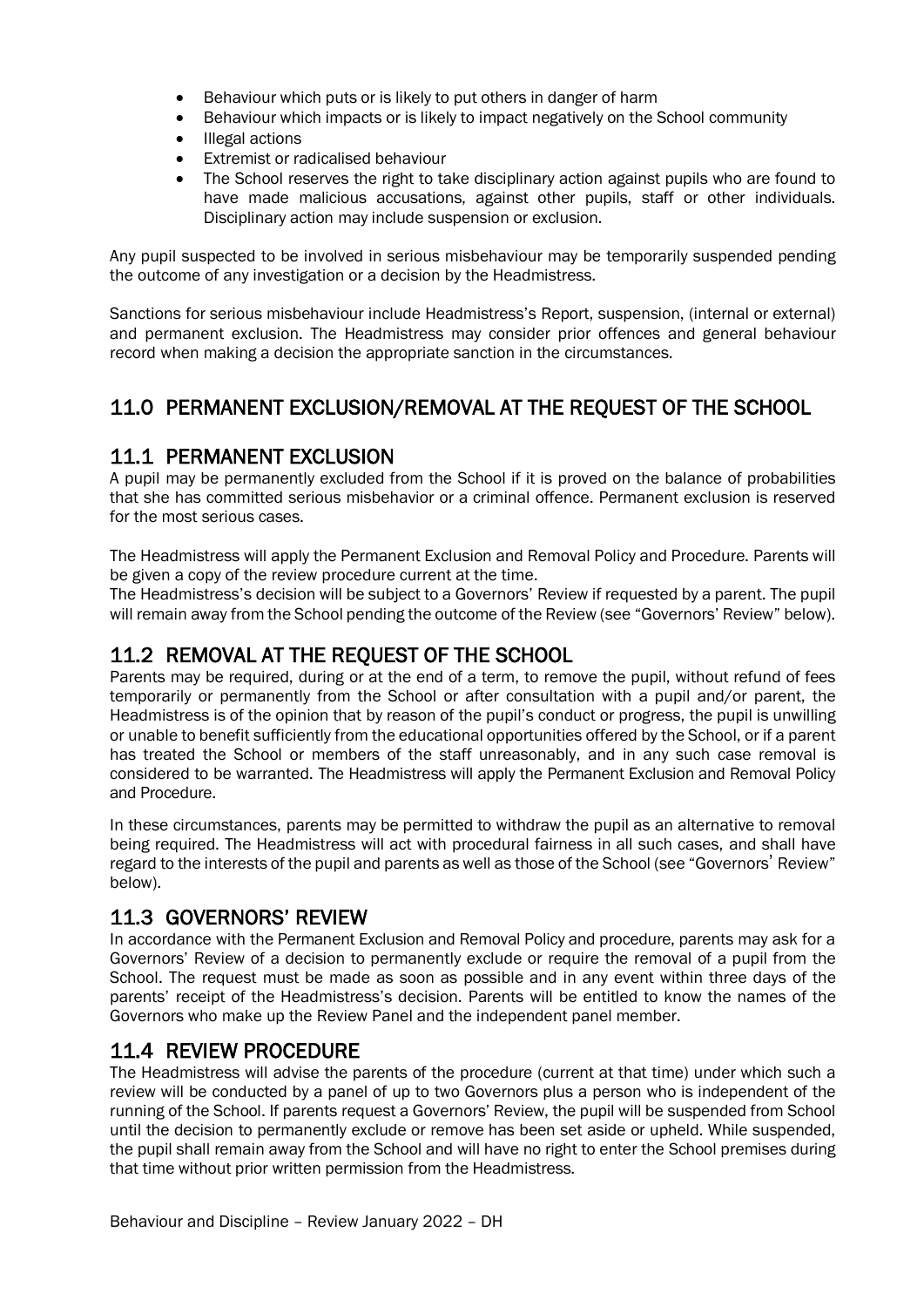## 11.5 COMPLAINTS PROCEDURE

If current parents have any complaint about the application of this policy they should refer to the Complaints Policy and Procedure for current parents, copies of which can be requested via the Administration office or found on the Downe House website.

## 12.0 MONITORING AND REVIEW

Rewards, sanctions, their effectiveness and their support can be monitored through the recording system. The Assistant Head (Sections) are closely involved in this process and information is readily shared by all parties concerned to ensure ongoing good management and support of the individuals where possible. Time spent with pupils still proves to be the most powerful influence. Sanctions will not be imposed without a face to face meeting between staff and pupil taking place.

There will be an annual evaluation of the sanctions, rewards and serious breaches in behaviour. This will be led by the Deputy Head and the Deputy Head Pastoral in conjunction with the Headmistress.

The Headmistress will keep the Governors informed on the implementation of the effectiveness of this policy. The Board of Governors will support the implementation of this policy and its practice.

This policy operates in conjunction with all other School policies and will be reviewed by the Policy Group of the LT annually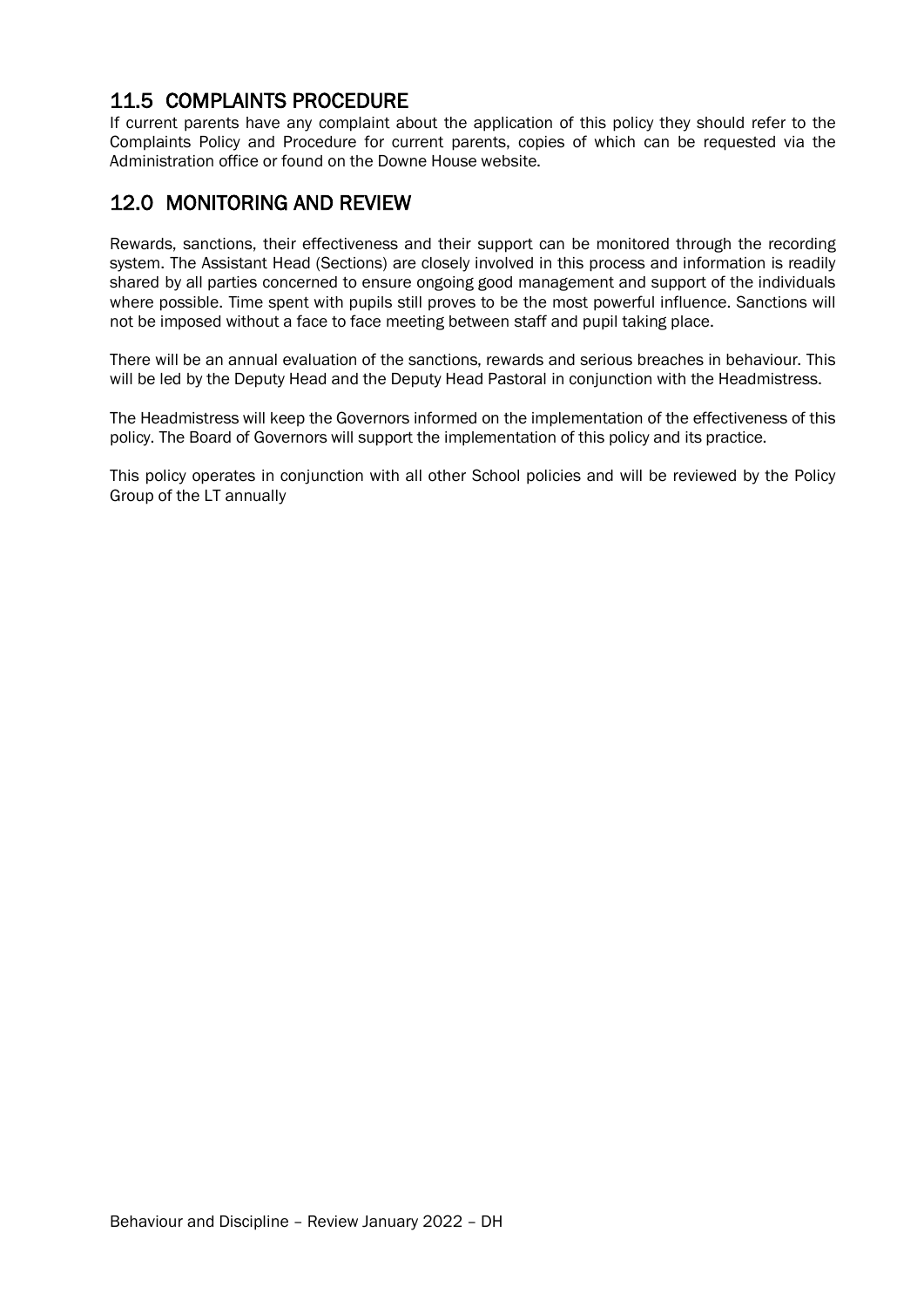#### APPENDIX A

#### SCHOOL RULES

- 1. General courtesy is required around the School: for example, pupils should use appropriate language at all times, remember to hold doors open for others, arrive for all lessons or commitments punctually and stand up for the member of staff at the start of a lesson or any visitor to a lesson.
- 2. Every pupil must treat her environment and all property and belongings with respect 3. The code of conduct for public examinations applies to all school examinations
- 3. The code of conduct for public examinations applies to all school examinations<br>4. Fyery pupil must avoid any form of bullying. Bullying includes any behaviour
- 4. Every pupil must avoid any form of bullying. Bullying includes any behaviour which causes physical or psychological hurt or distress to others. The School's Code of Conduct and its Prevention of Bullying Policy must be adhered to.
- 5. Every pupil must avoid any form of discrimination against others. The School is committed to a policy of equality and opportunity and every pupil must adhere to its Equal Opportunities and Valuing Diversity Policy.
- 6. Every pupil must avoid disruptive/anti-social behaviour.<br>7. The School's IS Acceptable Use Policy in respect of IC
- The School's IS Acceptable Use Policy in respect of ICT (including internet use and email); the Library and all other specific facilities must be adhered to.
- 8. Gambling is forbidden.<br>9. Pupils are not permitte
- Pupils are not permitted to undertake any form of trading unless they have arranged this with a member of staff and have the permission of the Deputy Head. This restriction includes the use (either as buyer or seller), of internet-based auction sites, such as e-bay, as well as the purchase or sale of private property.
- 10. Accessing or encouraging others to access any form of pornography is forbidden.
- 11. Forgery and fraud are forbidden.
- 12. No alcohol may be brought into School or be consumed or used without permission from the Headmistress or Deputy Head on any pretext whatsoever whilst a pupil is in the School's care.
- 13. No illegal or controlled substances may be brought into School or be consumed or used on any pretext whatsoever whilst a pupil is in the School's care.
- 14. Smoking is forbidden: no cigarettes, e-cigarettes or tobacco may be brought into School, consumed or used on any pretext whatsoever whilst a pupil is in the School's care.
- 15. Every pupil must observe the fire procedures as displayed on the House Boards. In particular pupils should note that, on hearing the alarm, they must go quickly and in SILENCE to the designated assembly points
- 16. Borrowing anything without the permission of the owner is not allowed. Theft is forbidden.
- 17. No pupil may leave the School premises without the permission of her Housemistress/Housemaster
- 18. Pupils who have permission to go out must ensure that they are always in a group with at least two other pupils
- 19. All pupils up to and including the LVI, must have permission from their Housemistress/Housemaster to use a taxi, or the permission of the Health Centre to use a taxi for medical appointments.
- 20. Visits from family are welcomed at the weekend. However, guests (whether family or friends) should never wander around the site unaccompanied and should always make their visit known to the Housemistress/Housemaster. No male guests, whether family or friends, should go anywhere near bedroom areas. (Special arrangements are made at collection and drop-off times before and after holidays.) This is for everyone's protection.
- 21. NB If a pupil does have permission from her Housemistress/Housemaster to have a male guest on site; she must act with total propriety. Any contravention of this will be considered a serious offence.
- 22. Every pupil should attend meals.<br>23. Pupils must observe check-in pur
- Pupils must observe check-in punctually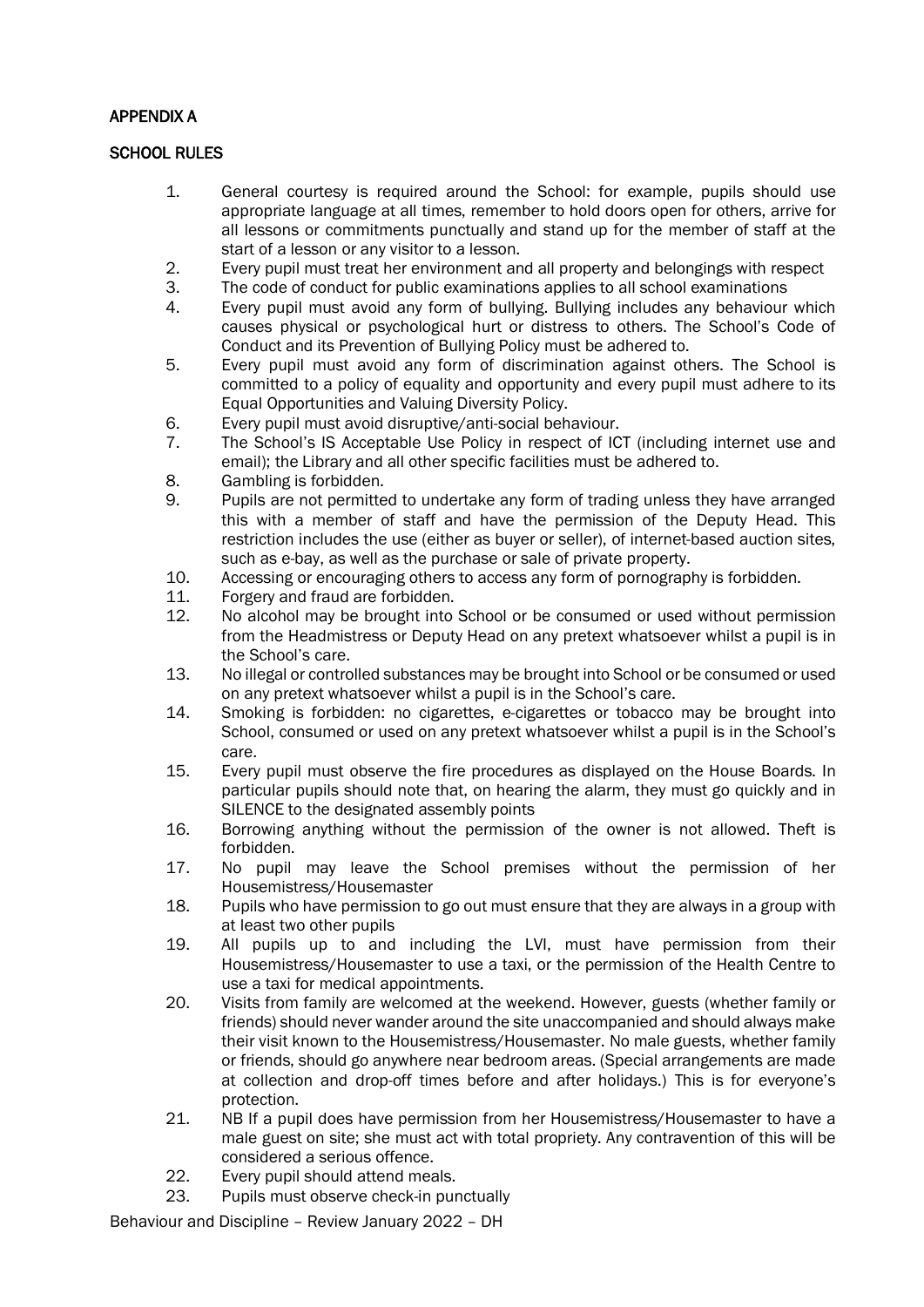- 24. In order to preserve the Cloisters area pupils may not walk on the grass except in the designated areas and must treat this with the utmost respect.
- 25. As chewing gum is often the cause of damage to clothing, carpets and paths when not disposed of properly, it is not permitted on site.
- 26. The use of cars is strictly limited and any pupil wishing to bring a car to School must have the permission of the Head of Sixth Form and abide by the set procedures and, in particular, with regard to lifts. No School pupil may travel in the car of another School pupil, or another pupil's parents, unless written permission has been given by her parents.
- 27. Full School uniform must be worn at all times during the School day.
- 28. No jewellery other than a discreet pendant and chain, a watch and one small pair of studs in the ears, as appropriate, may be worn during the School day; hair of shoulder length must be tied back; no nail varnish or make-up may be worn (in Lower and Upper schools). Hair should not be dyed inappropriately. Body piercing and tattooing are not permitted.
- 29. Mufti (non School uniform dress) must be tidy and appropriate.
- 30. In addition to these rules, any action which puts or could put the reputation of the School in jeopardy, or which impacts or could impact negatively on the School community, will be regarded as a serious breach of School Rules, whether on or off the School premises or during or outside of School hours. It should be noted that School Rules apply on any off site trip or activity

Parents and pupils should ensure that they read and are familiar with the School Code of Conduct and School Rules, and that they are familiar with the all the routines laid down in the Student Planner.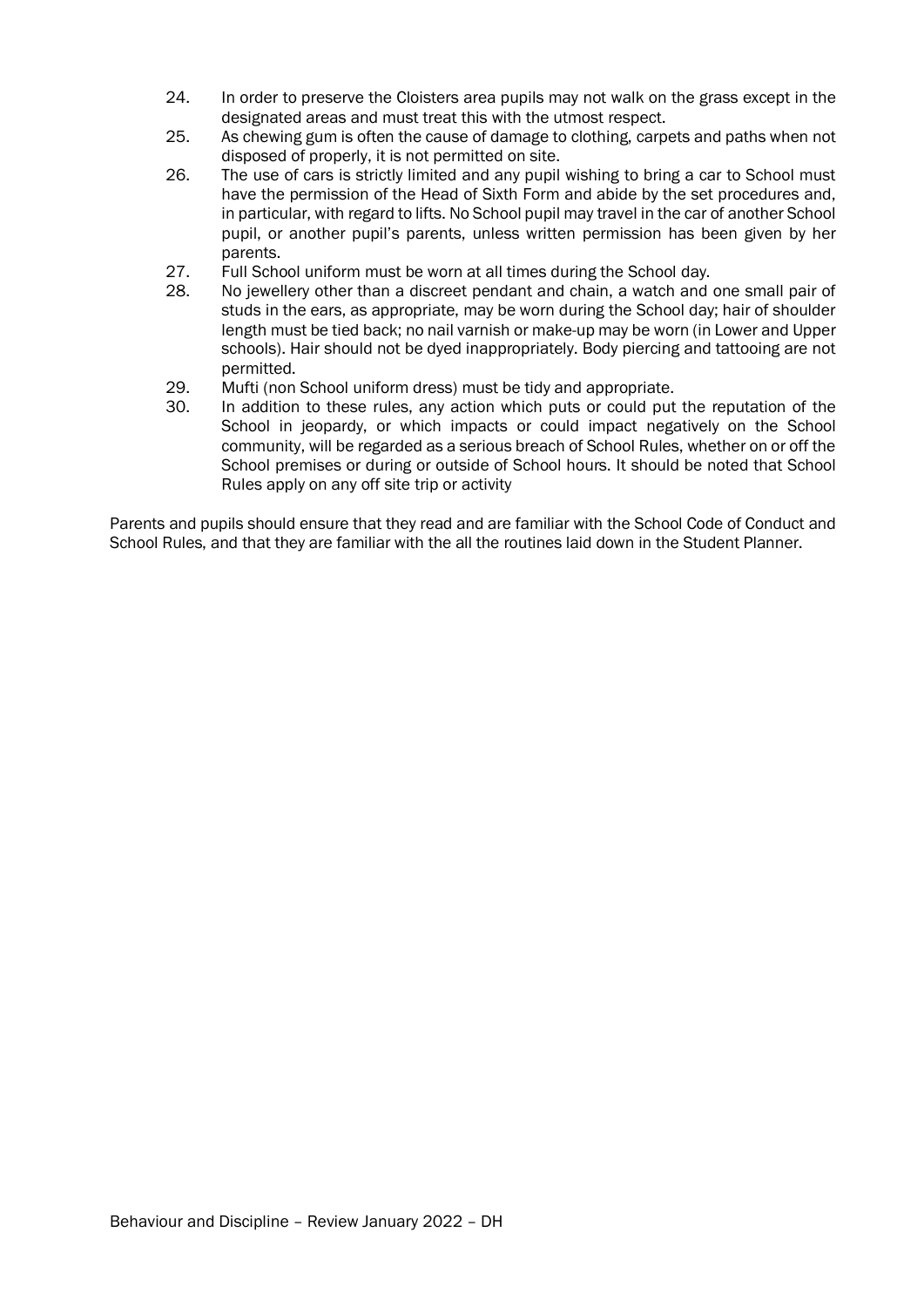#### Appendix B PRIZE GIVING

| Prize Giving (End of the Academic Year) Awarded by the Staff<br><b>Bathurst LV Art Award</b> |  |  |  |  |  |
|----------------------------------------------------------------------------------------------|--|--|--|--|--|
| Elizabeth Palmer Cup for Technology                                                          |  |  |  |  |  |
| Excellence and High Achievement - awarded in each subject, for each year group               |  |  |  |  |  |
| <b>Foote Essay Prize</b>                                                                     |  |  |  |  |  |
| <b>Foote Research Prize</b>                                                                  |  |  |  |  |  |
| <b>Head of Drama Award</b>                                                                   |  |  |  |  |  |
| <b>Head Senior Prize</b>                                                                     |  |  |  |  |  |
| Jennifer Davies Music Prize                                                                  |  |  |  |  |  |
| Julie Newton Photography Award                                                               |  |  |  |  |  |
| Junior Olive Willis Prize - LV (made an all-round contribution to Downe House)               |  |  |  |  |  |
| Junior Victor Ludorum Sports Cup                                                             |  |  |  |  |  |
| Liliana Heather Prize - Awarded to the Deputy Head Senior                                    |  |  |  |  |  |
| Lucasta Partridge-Hicks Trophy -<br>Mixed Age (for making the<br>most of their               |  |  |  |  |  |
| opportunities)                                                                               |  |  |  |  |  |
| Owen Sixth Form Prize (Modern Languages)                                                     |  |  |  |  |  |
| Priestley Cup for Most Promising Young Performer                                             |  |  |  |  |  |
| Progress and Effort Prize - awarded in each subject, for each year group                     |  |  |  |  |  |
| The Austin Cup - AGN House Cup                                                               |  |  |  |  |  |
| The Barnes Cup - Holcombe House Cup                                                          |  |  |  |  |  |
| The Bedwell Singing Prize                                                                    |  |  |  |  |  |
| The Berwick Cup - Darwin House Cup                                                           |  |  |  |  |  |
| The Doherty Cup - AGS House Cup                                                              |  |  |  |  |  |
| The Eileen Fairbank Cup (Music)                                                              |  |  |  |  |  |
| The Elizabeth Anne Beel Memorial Trophy for Mathematical Endeavour                           |  |  |  |  |  |
| The Elizabeth Pickering Prize (Music)                                                        |  |  |  |  |  |
| The Evelyn Barbirolli Woodwind Prize                                                         |  |  |  |  |  |
| The Glanville Prize (Music)                                                                  |  |  |  |  |  |
| The Gosse LV English Prize                                                                   |  |  |  |  |  |
| The Gwatkin Cup - Tedworth House Cup                                                         |  |  |  |  |  |
| The Houghton Cup - Aisholt House Cup                                                         |  |  |  |  |  |
| The Jo Butcher Prize (Music)                                                                 |  |  |  |  |  |
| The Julia Dowson Cup (Music)                                                                 |  |  |  |  |  |
| The Kate Edey Cup for All Round Contribution to Drama                                        |  |  |  |  |  |
| The Lunn Cup - Hermitage                                                                     |  |  |  |  |  |
| The Maclean Prize (Music)                                                                    |  |  |  |  |  |
| The Maitland French Prize                                                                    |  |  |  |  |  |
| The Margaret Gill Biology Prize                                                              |  |  |  |  |  |
| The Marjorie Gunn Music Prize                                                                |  |  |  |  |  |
| The Mary Midgley Prize (RS)                                                                  |  |  |  |  |  |
| The Moore Cup - Hill House Cup                                                               |  |  |  |  |  |
| The Natasha Butcher Cup for Geographical Research                                            |  |  |  |  |  |
| The Olive Willis Prize - UVI (made an all-round contribution to Downe House)                 |  |  |  |  |  |
| The Parsons Chapel Cup                                                                       |  |  |  |  |  |
| The Power Carlier Prize for Artistic Endeavour in the LVI                                    |  |  |  |  |  |
| The Rich LVI English Prize                                                                   |  |  |  |  |  |
| The Russell Photography Award                                                                |  |  |  |  |  |
| The Salter Prize (Modern Languages)                                                          |  |  |  |  |  |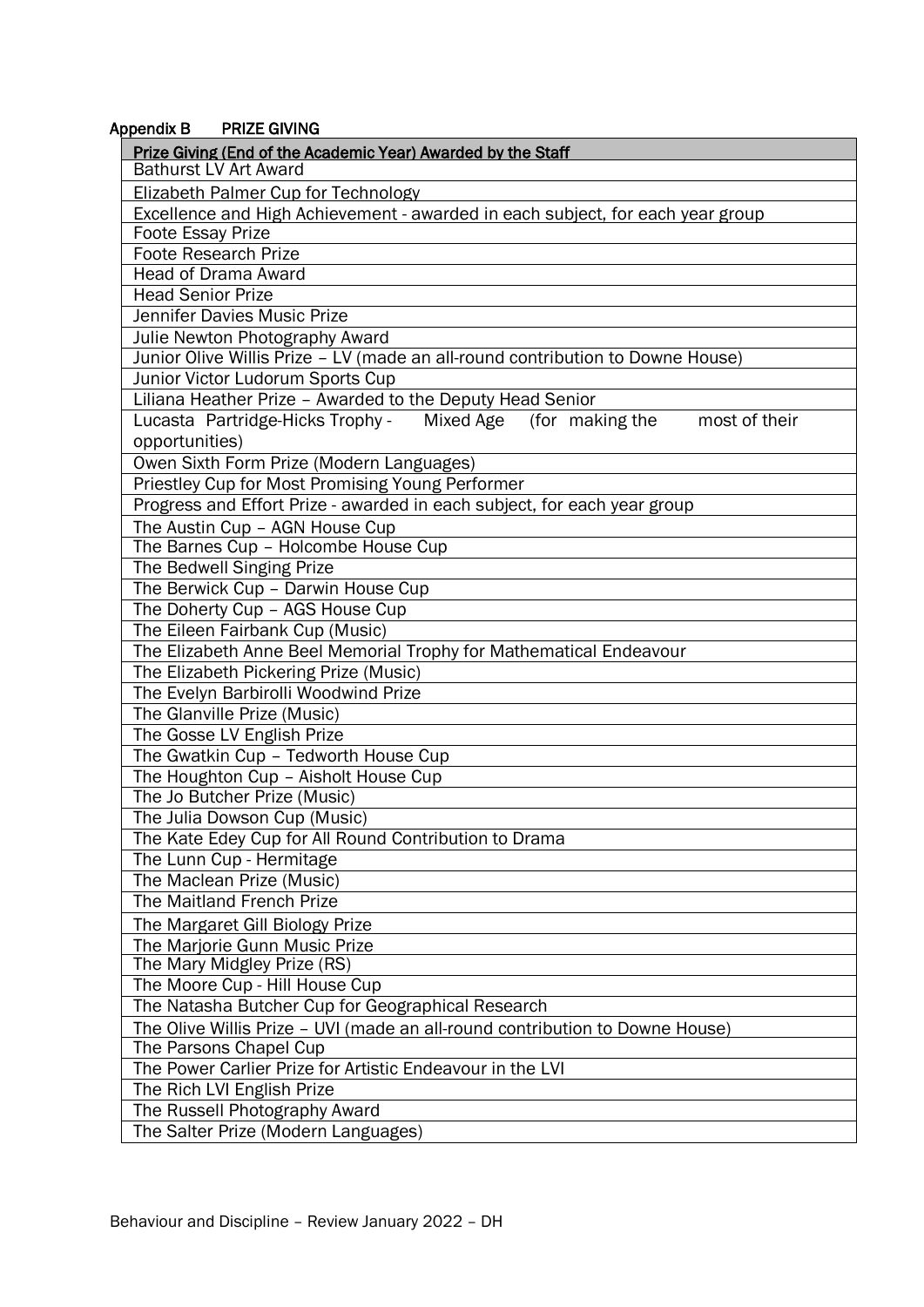| The Speech and Drama Communication Skills Award                   |  |  |  |  |
|-------------------------------------------------------------------|--|--|--|--|
| The Speech and Drama Cup for Overall Excellence                   |  |  |  |  |
| The Speech and Drama Musical Theatre Award                        |  |  |  |  |
| The Speech and Drama RADA Award                                   |  |  |  |  |
| The Speech and Drama Trinity Award                                |  |  |  |  |
| The Steen Cup (Music)                                             |  |  |  |  |
| The Stuart Alexander Cup - Contribution to Charity                |  |  |  |  |
| The Van Oss Cup for Music, Drama and Musical Theatre              |  |  |  |  |
| Victor Ludorum Sports Cup                                         |  |  |  |  |
| Whitehouse-Vaux Cup (Most Promising Musician in the Lower School) |  |  |  |  |
| World Languages Cup for Exceptional Linguistic Achievement        |  |  |  |  |

#### APPENDIX C

#### PROCEDURE FOR SENDING PUPILS OUT OF LESSONS

This sanction is for serious and repeated breaches of classroom discipline or health and safety regulations. It should only be used when other forms of sanction, i.e. Department Detentions, sending out to HoD class etc have been exhausted. It is most effectively used when the possibility of action has been discussed with either the Deputy Head, Deputy Head Pastoral, Deputy Head Academic or Head of Section (Assistant Head (Sections)) beforehand, but this may not always be possible.

The teacher should send the pupil to Reception, where she will be directed to a relevant member of LT.

The teacher should email Reception via receptionist@downehouse.net or by telephone on ext. 4600 or after 17:00 4602 to alert them to the fact that a pupil will be arriving imminently. If after 15 minutes the pupil has not appeared Reception will contact a member of LT.

Reception should ascertain from the PA to the Headmistress that the Deputy Head or alternatively the Deputy Head Pastoral or Deputy Head Academic is in the office and should explain the circumstances to her/him.

If the Deputy Head, Deputy Head Pastoral, Deputy Head Academic are unavailable, the Head of Section can be contacted by Reception either in her office or classroom in the same way. If none of the above are contactable the reserve should receive the pupil in reception and should seat her outside the Deputy Head office to complete work until one of the above returns.

At the next available time that same day, the teacher who has sent the pupil out must make contact with the Deputy Head (or other member of the LT if they have received the pupil) to discuss the situation. No immediate disciplinary action will be taken until the teacher and the member of the leadership team have spoken to each other, to ensure that circumstances are fully understood.

Once contact has been made and action taken, the teacher should enter details of the event and action taken etc. in the sanctions section on the School's Management Information System.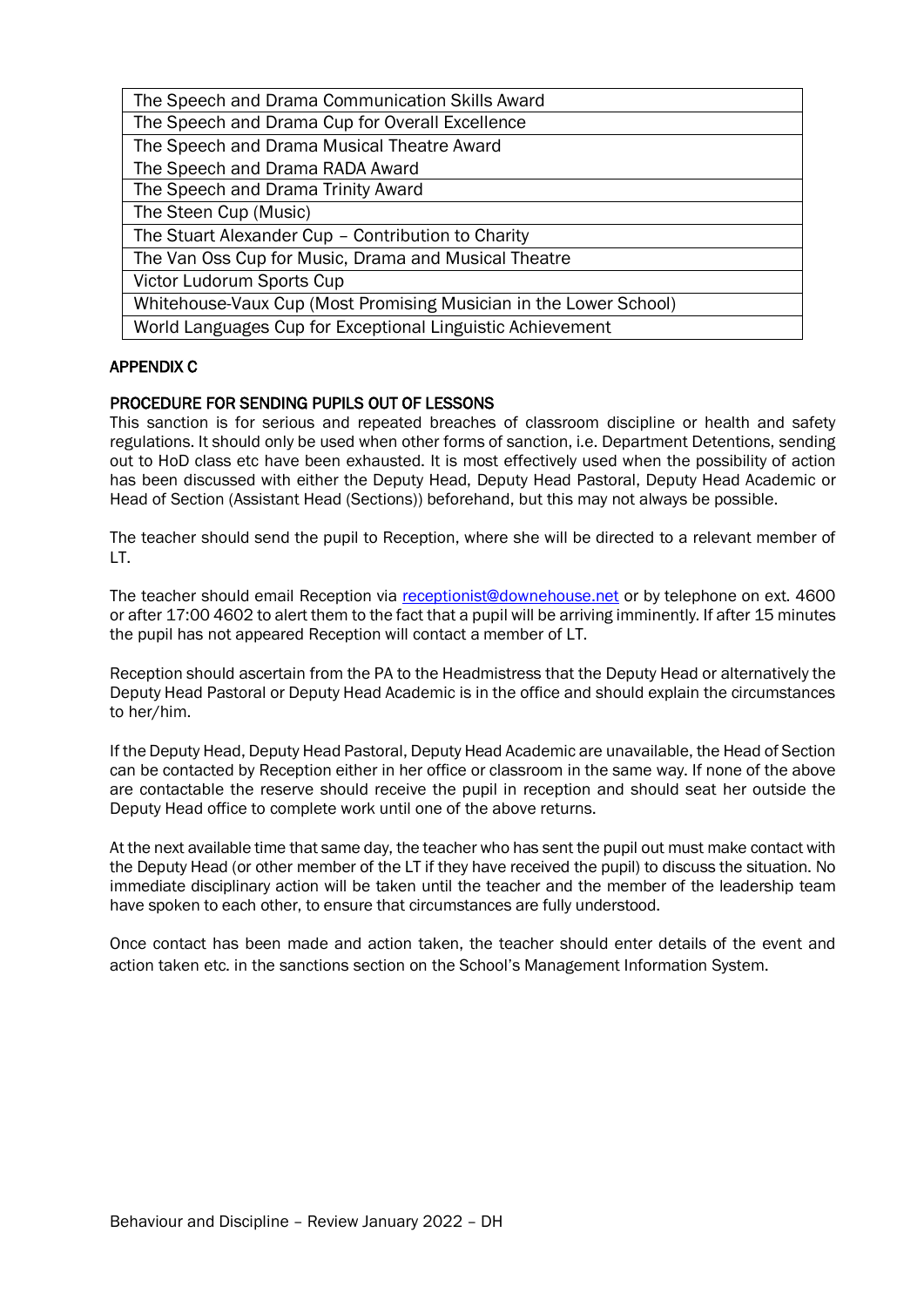